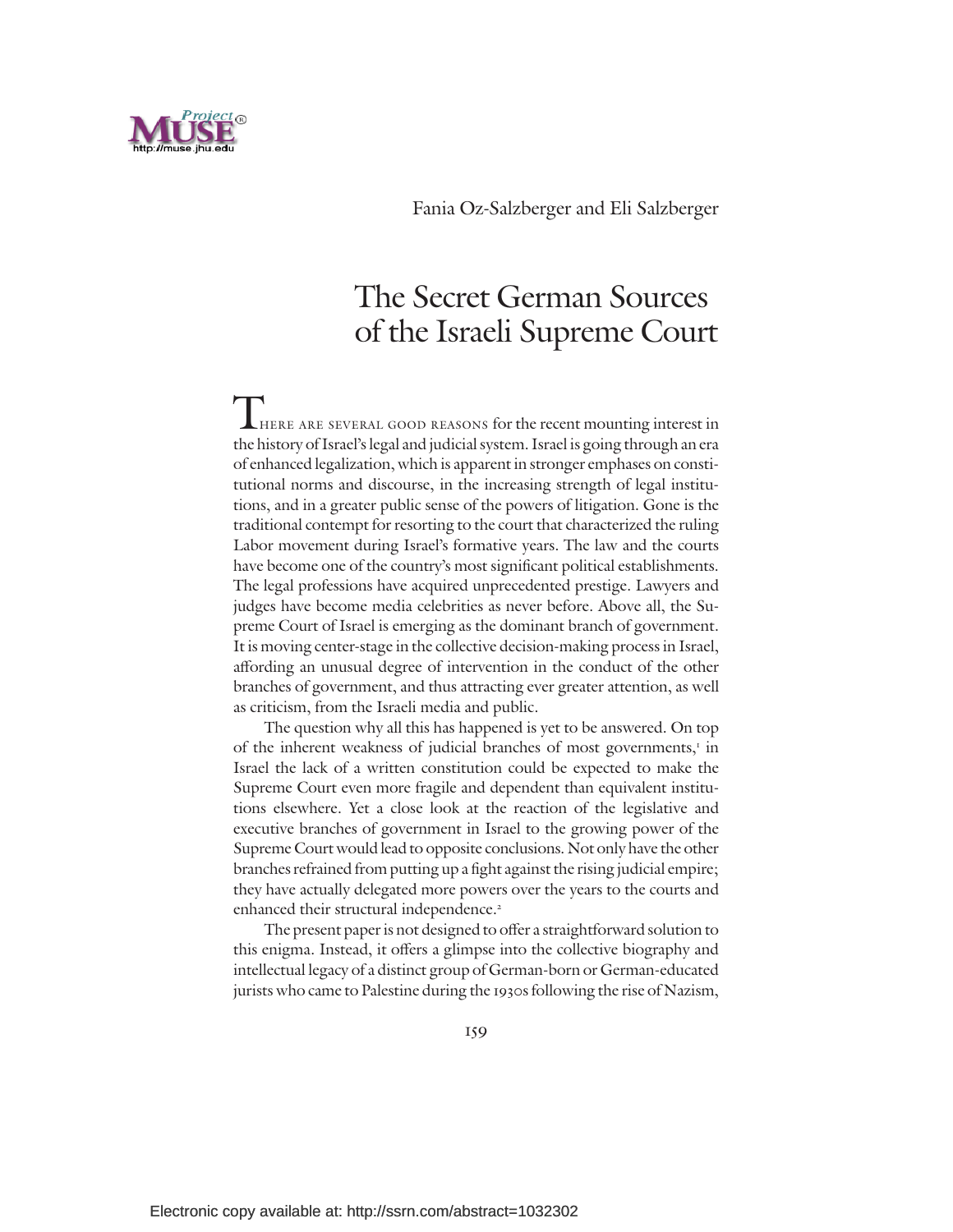

The Israeli Supreme Court in Jerusalem, 1953. (In the center M. Smoira, President of the Supreme Court accompanied by Supreme Court Justices, S. Asaph, I. Ollshan, S. Cheshin, S. Agranat and M. Silberg.) Courtesy of the Israel Government Press Office

reached key positions within the Israeli legal system, and became the founding fathers of the Supreme Court of Israel. We believe that their story may shed new light on the current status of the Court as an institution and on Israeli jurisprudence as a whole. A fascinating example for this path of research has already been set by Pnina Lahav in her study of the English and American influence on Israel's Supreme Court, and especially of the legacy of Justice Simon Agranat and his influence on Israeli law.<sup>3</sup> Here we propose to focus on a different, and surprisingly neglected, source of cultural impact on Israeli legal culture. About half of Israel's first-generation Supreme Court judges came from Germany, where they were raised or educated.The effect of their German origins on the Court, and on the broad contours of Israeli jurisprudence, merits careful consideration.

A study of the German Jews and their special contribution to Israel's legal and political culture may contribute to the understanding of other aspects of the history and sociology of this young immigrant society.It may also enrich our discussion of questions about legal culture, how it is developed and transplanted, how ideas cross conceptual and linguistic borders, and what processes of selection and shifts of meaning are at work. It may illuminate changes in the social and political status of judges and courts. The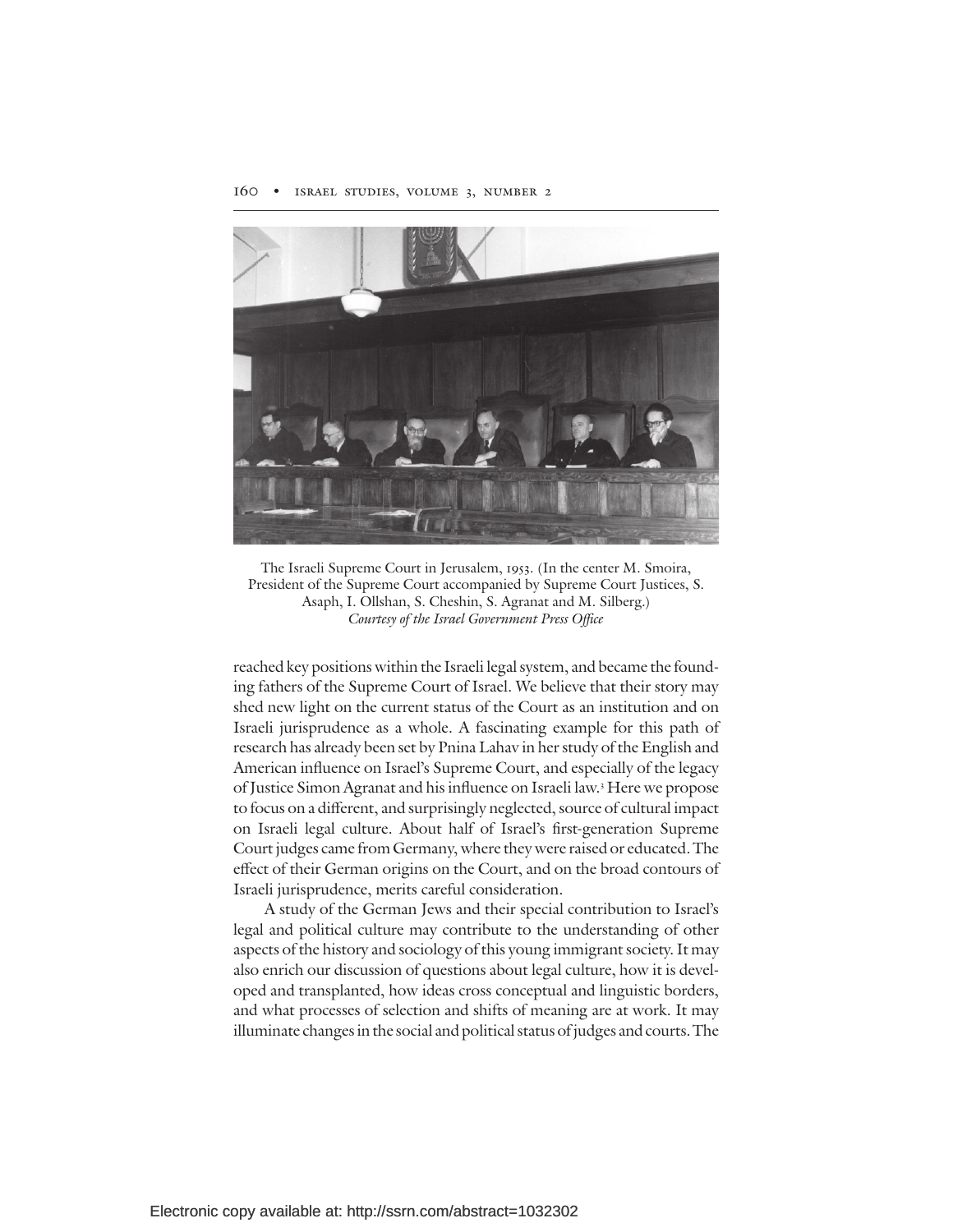findings of our field research may be conducive to broader discussions along these lines.

We begin with the basic statistics and biographical sketches of the firstgeneration "German" judges of Israel's Supreme Court. We then turn to examine their collective background as young men in the Weimar Republic and discuss the political and legal setting that affected their formative years. This is followed by a detailed analysis of the impact of the German-born or German-educated judges on Israel's juridical and jurisprudential culture. This will be presented on three levels: a statistical survey of references to German jurisdiction and culture; an analysis of one of the Court's most important decisions in which the German past played a particularly interesting role—the judgment in the case of Yeredor; and a perusal of several hidden German fingerprints on Israeli jurisprudence, including the concepts of Rechtsstaat, and of an "enlightened public." We conclude with a final observation on the German impact, which takes us back to the enigma we have presented in this introduction.

## THE "GERMAN" JUDGES IN THE ISRAELI SUPREME COURT

The German influence on the Israeli Supreme Court has not yet been an issue for discussion or research, despite the large number of judges born and/or educated in Germany.<sup>4</sup> Nearly 50 percent of the Court's first-generation judges were educated in German institutions. They were part of a mass migration that reluctantly left a beloved country and culture in the wake of the Nazi rise to power. They were immediately recognized in their new homeland as a group markedly different in accent and personality from the more numerous east-European immigrants. They even earned a collective nickname—"Yekkes."<sup>5</sup>This slang term, which is still alive, has been associated over the years with both positive and negative characteristics, from punctuality to excessive toughness.

The legal profession attracted many German Jews during the late years of the Second Empire and throughout the era of the Weimar Republic. By the time Hitler came to power, it was calculated that as many as 40 percent of the lawyersin Berlin and in Frankfurt were Jewish. Many of the hundreds of them who immigrated to Palestine during the 1930s were forced to abandon their profession due to language difficulties, strict admission exams, and the tendency of the British Mandate regime to reject Jewish jurists applying for government offices. The immigrants who overcame the lan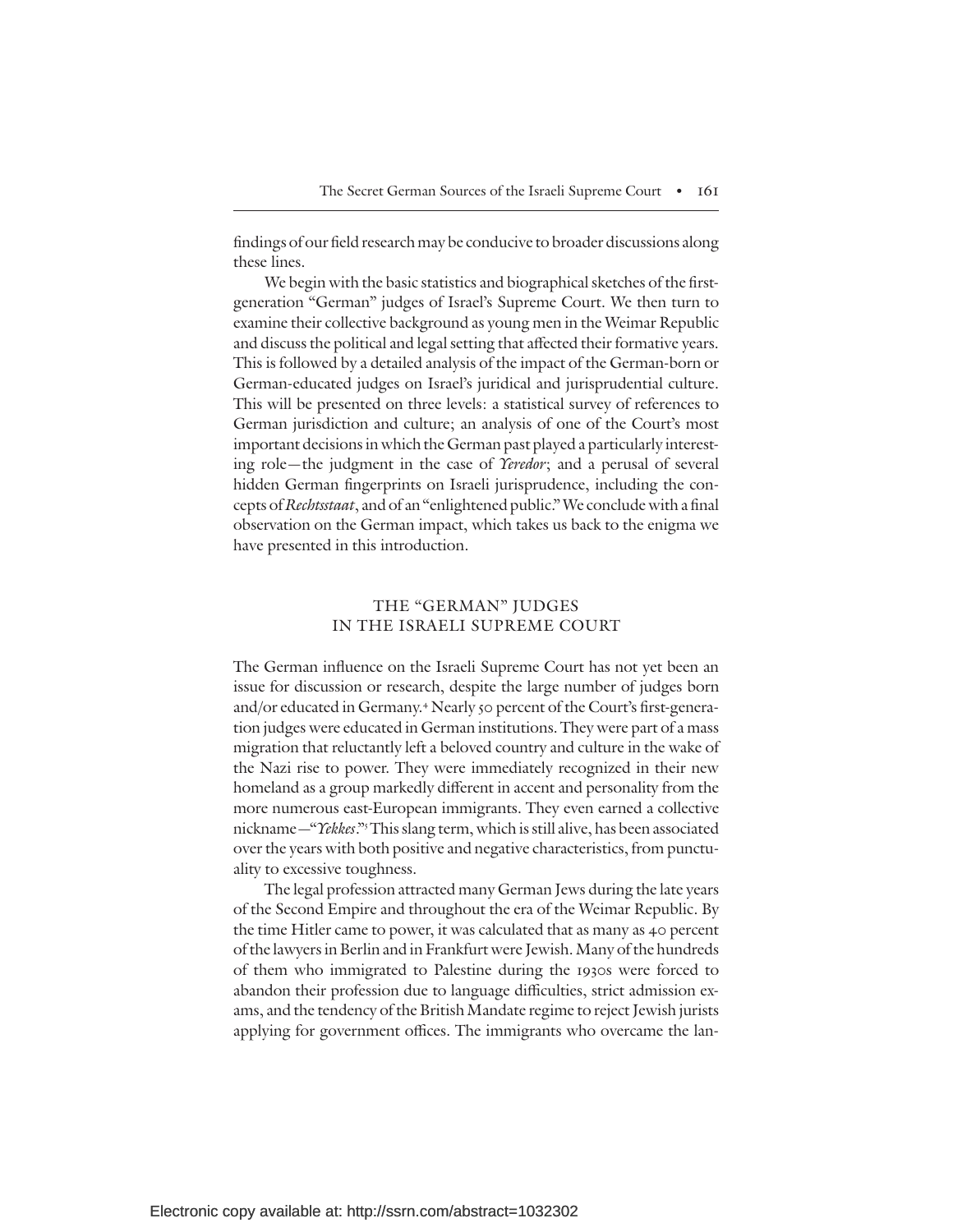guage and registration barriers (as well as the prevalent fascination with becoming land-tilling pioneers) went into private practice.<sup>6</sup> Significantly, only a small number of Jewish judges were appointed under the Mandate regime. Gad Frumkin was the sole Jew at the Mandatory Supreme Court, and Moshe Landau was among the few lower-bench Jewish judges. 7

The establishment of the State of Israel radically changed this. The first Minister of Justice, Felix Rosenblueth (who Hebraized his name to Pinhas Rosen), was born and educated in Germany. The inner circle formed by Rosen in the spring and summer of 1948 to establish the Israeli Ministry of Justice included Uri Yadin (formerly Rudolf Heinsheimer), Shabtai Rosen, and Haim (Herman) Cohn. The State Comptroller's office was staffed almost exclusively by German Jews, headed by the first Israeli State Comptroller, Siegfried Moses.

Pinhas Rosen can be held responsible for the numerous appointments of German Jews to the Ministry of Justice and to the judiciary. In an interview with Shlomo Erel after his retirement, Rosen openly admitted that he had preferred German Jews in the legal establishment because they were, in his words, "honest and law-abiding."<sup>8</sup> This statement can be understood not only as praise for the German Jewish immigrants, but also as an intimation of Rosen's view of the ethical stature of the personnel of Israel's other branches of government, most of whom were born east of the river Oder.

Rosen's most important appointment was arguably that of Moshe Smoira as the first President of the Israeli Supreme Court.<sup>9</sup> Smoira had joined Mapai [Eretz Yisrael Worker's Party] and acted as legal advisor to the Histadrut [Federation of Jewish Workers]. Smoira's appointment to the Supreme Court presidency by his old friend Rosen deeply affected the Court's long-lasting "German" character.

The first five judges appointed to the Court reflect an interesting cultural equilibrium: two of them were graduates of Austrian or German universities: President Smoira, and Menachem Dunkelblum, who was a native of Krakow, Galicia (1889) and thus an Austro-Hungarian subject. Dunkelblum belongs to the group we have defined as "German Jewish" mainly through his education, in the universities of Krakow and Vienna. He emigrated to Palestine in 1919 and was associated with the General Zionist party. The legal adviser of the Tel-Aviv municipality and of the Zionist Movement, he passed away shortly after his Supreme Court appointment, in 1951. Alongside the two "German" judges, were two appointees who had graduated from British or American universities—Yitzhak Ulshan, a native of Kovna, and Shneor Zalman Cheshin, born in Palestine. The fifth judge, Rabbi Simha Asaf, was not a jurist.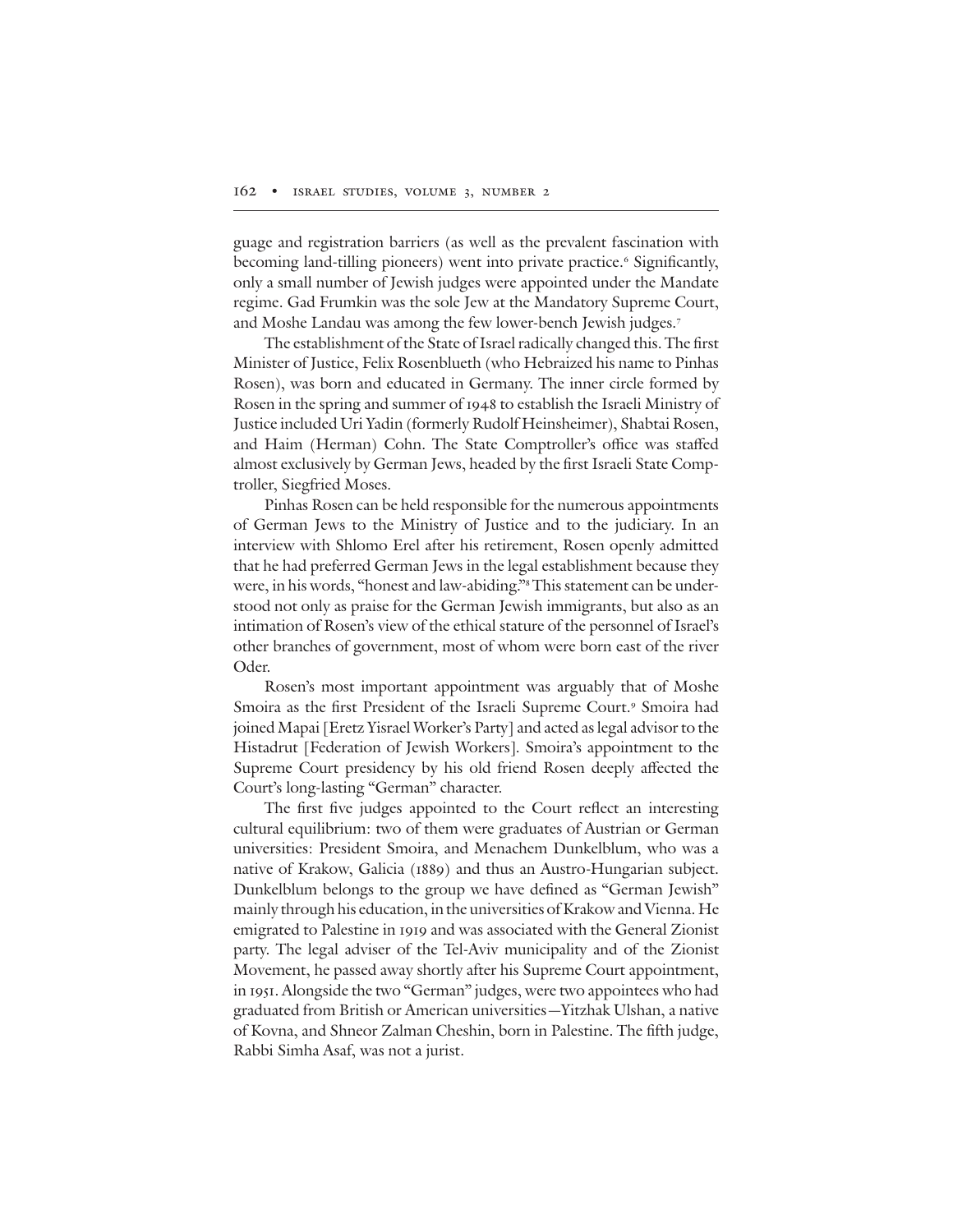This balance between the British /American and the Central-European backgrounds was maintained in several subsequent rounds of appointments to the Court. The first two additions were Simon Agranat, who was born in Louisville, Kentucky, and graduated from the University of Chicago, and Moshe Silberg, Lithuanian by birth, an orthodox Jew and a graduate of the German universities of Marburg and Frankfurt, who emigrated to Palestine in 1929. Silberg served 22 years as a judge in the Supreme Court; from 1965 he was the deputy of the President of the Court.

The next five appointments to the Court were the first to take place in accordance with the Judges Act 1953 and made by the Committee for the Appointments of Judges created by this statute. <sup>10</sup> Three of the appointees belonged to the "German" group: Moshe Landau and Alfred Witkon (Witkowski) were born in Germany, although both completed their law studies in Britain. Yoel (Julius) Sussman, a native of Poland and a life-long admirer of German culture, was educated at the Universities of Heidelberg, Frankfurt, and Berlin, as well as London and Cambridge. The two other appointees were British by birth or legal education."

The three "German" judges in this group carried special weight in the history of Israel's Supreme Court. Sussman, born in Krakow in 1910, studied at the Universities of Frankfurt-am-Main, Berlin and Heidelberg, where he received his doctorate. Arriving in Palestine in 1934, he left it twice to continue his studies at the Universities of Cambridge and London. After the establishment of the state, he served as the deputy military prosecutor and as a district court judge. He was appointed to the Supreme Court in 1953, became the Deputy President in 1970, and served as the President of the Court from 1976 to 1980.

Landau was born in 1912 to a Zionist family in the city of Danzig, a German enclave in the Baltic region. He received a strongly nationalist German education in the Royal Gymnasium prior to his legal education in England. Emigrating to Palestine in 1933, he was employed in Smoira's legal firm and then served as the youngest Justice of Peace under the British mandate regime. His tenure at the Supreme Court lasted 29 years, from 1953 to 1982, the last two years as President.

Witkon, a native of Berlin (1910), studied at the Universities of Bonn and Berlin, took his doctoral degree from Freiburg-im-Breisgau, and pursued further studies in London. He emigrated to Palestine in 1934. In 1948 he was appointed as a district court judge, and was a Supreme Court justice from 1954 to 1980.

During the 1960s the Court was acquired two more "German" judges, Haim (Herman) Cohn and Benjamin Halevi. Cohn was born in the north-German city of Lübeck (1911) into an orthodox family of Rabbinical stand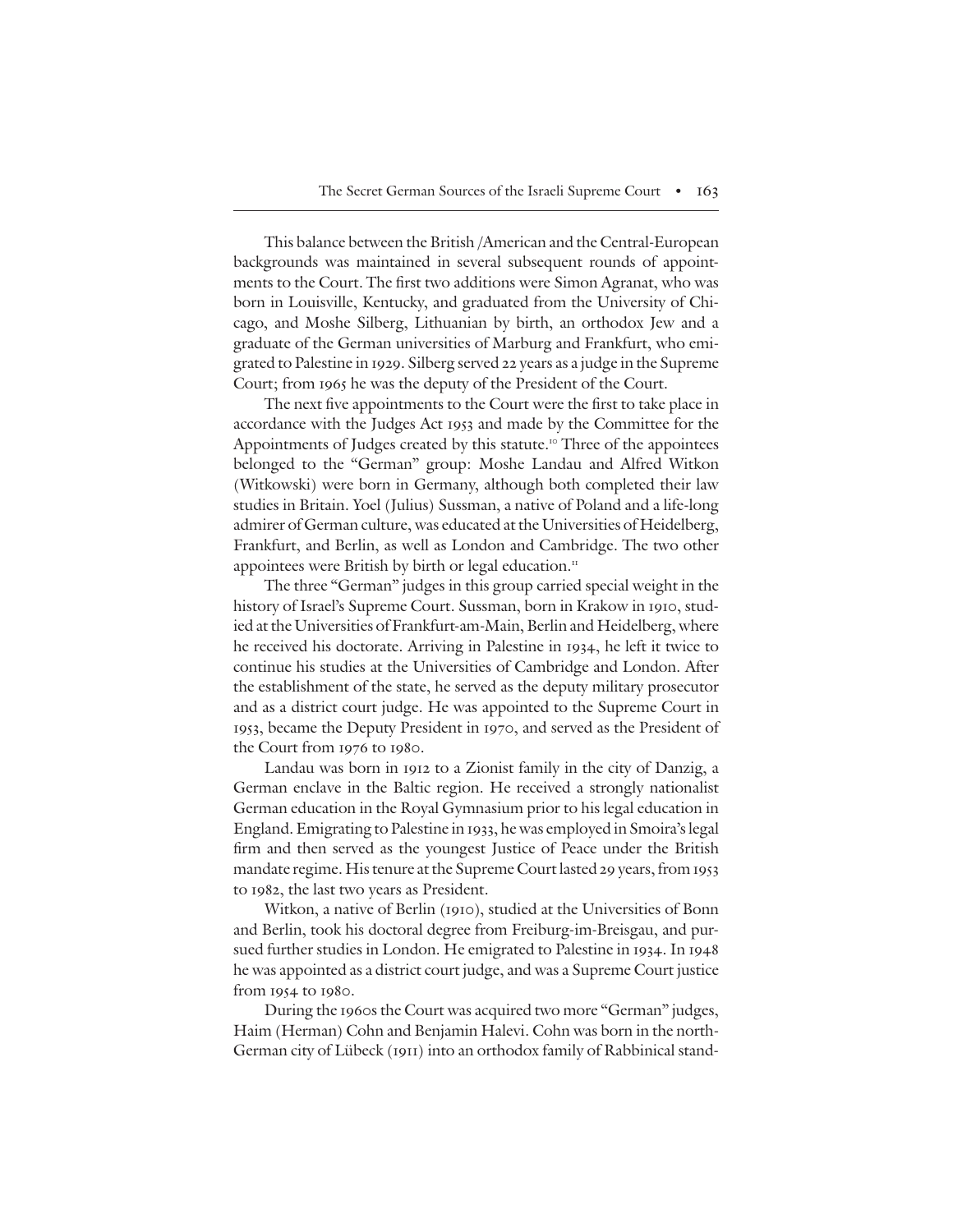ing. After a term at the University of Munich in 1929 he pursued an academic and Rabbinical course in Jerusalem, returned to Germany to complete his juridical education at the Universities of Hamburg and Frankfurtam-Main, and made his final transition to Palestine upon Hitler's rise to power in 1933. Cohn's public career, spanning the formative years of the State of Israel was exceptional: he was appointed State Attorney in 1948, Director General of the Ministry of Justice in 1949, Minister of Justice in 1952 and Attorney General in 1953. His Supreme Court tenure began in 1960 and lasted 21 years, ultimately as Deputy President.

Even during the 1970s, when fewer German-born nominees were available for obvious demographic reasons, three of the ten Supreme Court appointees were still natives of Germany: Ben-Zion Schershevski (born in Königsberg, 1907), Shlomo Asher (born in 1907), and Menachem Elon (formerly Fetter, born in 1923), who served on the Supreme Court between 1977 and 1993, the last years as Deputy President of the Court.

Statistics tell an interesting story. Although we did not uncover any documented evidence pointing to a deliberate policy of balancing the "German" and the "British American" backgrounds of Supreme Court judges during the first three decades of the State of Israel, nevertheless, the repeated and enduring equilibrium can hardly be considered a mere accident. All in all, 36 percent of the 25 first judges of the Supreme Court (appointed until 1978) were German natives, 40 percent were born in East Europe, 8 percent were born in Britain or the United States, and 16 percent were born in Palestine. As to university studies and degrees, the legal education of 36 percent of the 25 first judges was obtained in German universities (this figure overlaps with, but is not parallel to, the 36 percent German natives), while only 28 percent obtained their education in English or American universities, 12 percent in East Europe, and 20 percent in Palestine-Israel. 12 These numbers are the point of departure in our search for German fingerprints on the legal practice, cultural legacies, and political discourse of the Supreme Court of Israel.

### THE FORMATIVE YEARS

### THE REPUBLIC OF WEIMAR AND THE JEWISH JURISTS

It is possible to draw a collective biographical profile of the German-born and German-bred judges of the Israeli Supreme Court. This part of our study focuses on the core group consisting of the first seven "German" judges of the Israeli Supreme Court, from Moshe Smoira to Haim (Her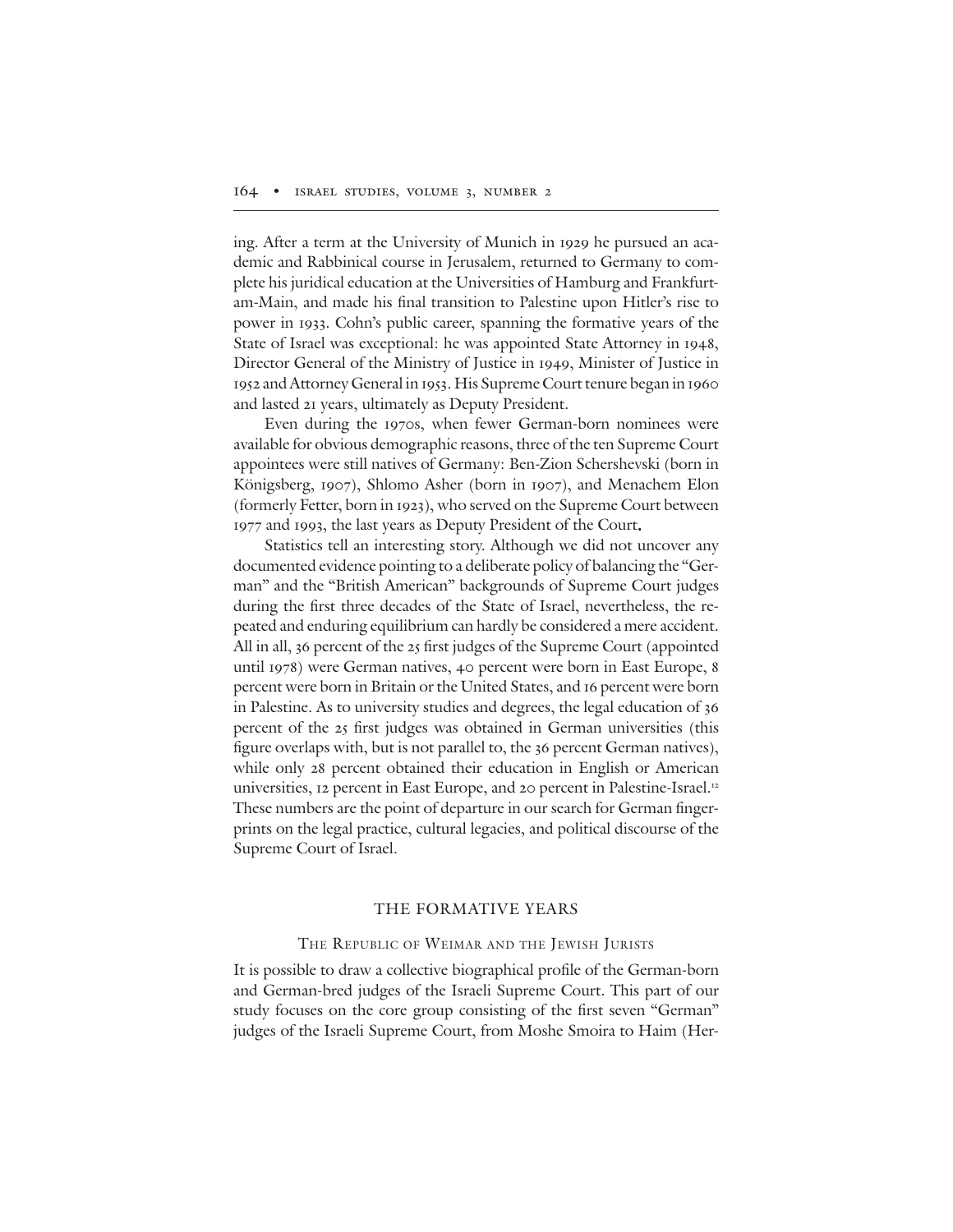man) Cohn. In our attempt to trace their early years, we have combined autobiographical and biographical materials(most of which are, alas,rather brief and impersonal), along with historical studies of theWeimar Republic and its academic and legal cultures.

With the exception of Smoira, who was significantly older, the subjects of our research were university students during the Weimar period. All of them witnessed at least part of the stormy history of the Republic. Smoira, however, left Germany early enough (in 1923) to be able to retain fond memories of the Weimar regime, which he saw as "one of the most democratic constitutions."<sup>13</sup>This quote comes from Smoira's sole comment about German law in all of his judgments at the Supreme Court. And, as we shall later observe, even Smoira's colleagues who witnessed the disintegration of the Republic kept a positive view of their life in Germany during the 1920s.

Most of the judges we have examined grew up in non-Zionist homes. They did not form an ideological commitment, nor did they make special plans, to emigrate to Palestine. They clearly intended to pursue legal careers in Germany until history intervened: between 1929 and 1934, these young men became part of a tidal wave of German Jewish migrants whose Zionist orientation was crystallized very shortly before or during their migration.

The religious backgrounds of the judges ranged from strong orthodoxy to almost full assimilation with the non-Jewish surroundings. However, we have not found any correlation between their understanding of their Jewish identity and the vigor of their German identity. In the heyday of Weimar Republic, such affinities could comfortably coexist.

In order to examine the possible impact of the German-bred judges on the Supreme Court of Israel, we have focused on their student years, the formative era of apprenticeship familiar to readers of Goethe and Musil. We have attempted to probe the intellectual and social cosmos of the German law faculties during the Weimar years, and to find which elements of the formal legal education and in the broader political and cultural realities had the most enduring effect on our future Supreme Court judges.

All the judges we examined, with the exception of Landau, studied law (and other disciplines) in at least two German Universities. Of special importance was the University of Berlin, where Rosen, Sussman, and Witkon studied, and the University of Frankfurt-am-Main, where Silberg, Sussman, and Cohn studied. An academic degree, however, was normally obtained at only one institute. Each of our judges thus acquired a relatively broad acquaintance with German university and city or town life.

What was it like to be a young Jewish law student in the German universities during the turbulent years oftheWeimar Republic?The general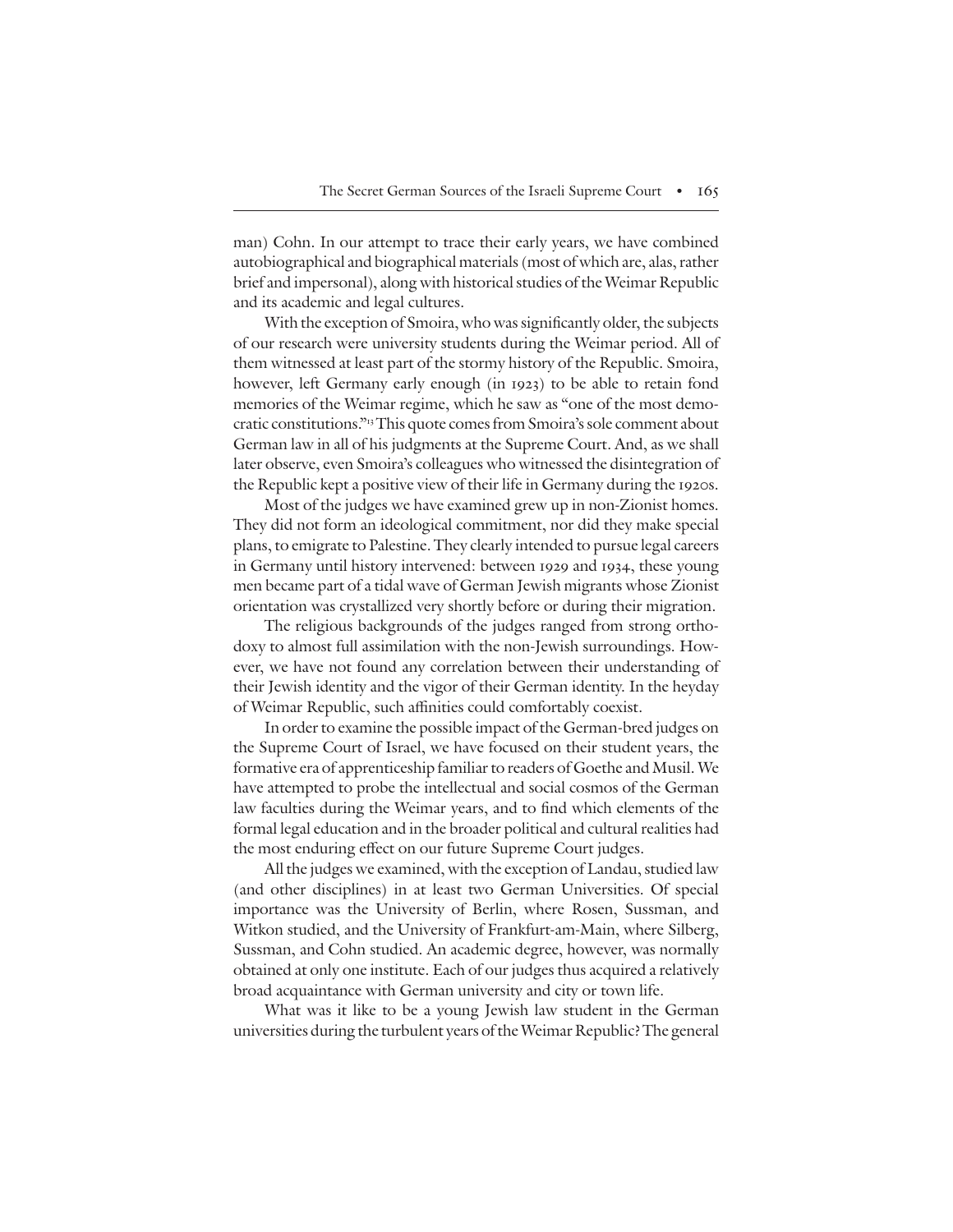contours of the period are well known. The legal and academic establishment in which most of our young jurists hoped to launch their careers was an interesting combination of stability and disquiet, tradition and change. The Weimar Republic, whose liberal-democratic constitution was drafted by the Jewish jurist Hugo Preuss, drew a great deal of hostility from many German academics. It was based on the Treaty of Versailles, which many Germans regarded as coercive and oppressive, thus marking the Republic itself as illegal or at least morally illegitimate. In retrospect, it is easy to point out how hateful the short-lived Republic was to many of its jurists. Historians often focus on incidents in which judges, lawyers, and professors publicly reviled the regime and its constitution. The Weimar courts of law were lenient toward the right-wing enemies of the Republic, for example, and imposed heavy sentences on socialists and communists. 14

Notorious individual cases were certain to draw the attention of young students of law. When the National Socialists denounced and hounded Hans Nawiasky, a professor of constitutional law who was of Jewish descent, for affirming the legality of the Treaty of the Versailles, none of his colleagues at the University of Munich was willing to defend his views. Only a few of them dared to support his right to express such opinions, but they did so on behalf of the principle of academic freedom and with due condemnation of the substance of his "unpatriotic" claim. 15

The Nawiasky affair is often mentioned as a typical example of the public atmosphere in the Weimar period: judges and scholars supporting the anti-democratic political right, liberal and republican voices increasingly silenced, and anti-Semitism constantly on the rise in both popular and academic guises. <sup>16</sup> One could expect such spectacles to become, for young Jewish students, a powerful and painful memory.

Memory, however, is a complex matter. The Weimar recollections of Israel's German-born Supreme Court Judges-at least the "official" reminiscences spelled out for public consumption—do not match the common images we have sketched. The subjects of our study have generally maintained a positive, indeed nostalgic, view of their Weimar years. In public addresses they emphasized the pleasant and comfortable nature of their life in Germany. Thus, Alfred Witkon described the life of the well-established German Jewry as "paradise."<sup>17</sup> Moshe Landau pointed out that, in the Weimar era, "the barriers collapsed altogether, the Jews of Germany were progressing in many fields and beginning to occupy key positions in government and academia."<sup>18</sup> Indeed, both Witkon and Haim Cohn claimed that they personally had never experienced any sort of anti-Semitism in the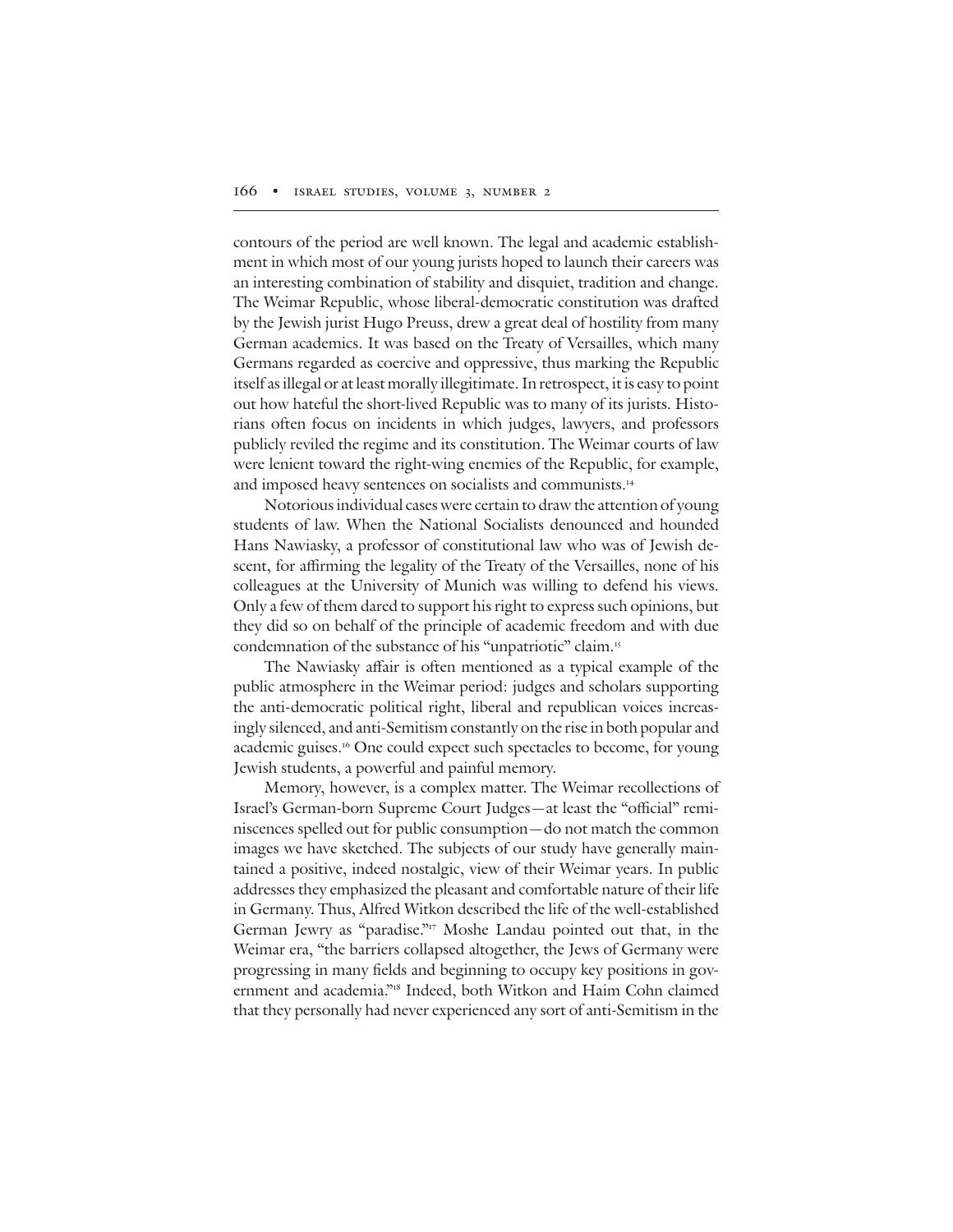German universities. There was apparently a general sense of comfort and security among the educated Jewish citizens of the Weimar Republic.

Both Witkon and Haim Cohn claimed that they personally had never experienced any sort of anti-Semitism in the German universities. This is all the more significant, because the law faculty of the University of Munich, where Cohn studied, was the birthplace of the National Socialist student movement and later the scene of the Nawiasky affair. A letter written to us by Cohn in response to an earlier version of the present paper undermines the conventional historical image of Weimarian anti-Semitism and antiliberalism:

It is not true that we [jurists] "hated" the Weimar Republic. Quite the opposite: most of us were rather enthusiastic patriots of the Republic, and ardent supporters of its constitution. . . .The great majority of German judges during the Twenties did their job well; and although some of them (mainly in the lower echelons) were lenient to right-wing offenders and tough on left-wing ones, this cannot justify a [negative] conclusion on the quality of the Republic as a law-abiding country. 19

The anti-Semitic assault against Nawiasky is seen by Cohn in a different light from that of the history books:

As to the Nawiasky affair (we did not attend his lectures, because he was a convert to Christianity), the legal status of the Treaty of Versailles was indeed questionable. Many people (in Munich too, and among the Jews as well) thought that [the Treaty], having been forcibly imposed on Germany, is not binding. The refusal of the Faculty [of Law at Munich] to make a stance is not unreasonable, since its own members were divided on the matter. Yet Nawiasky's [academic] position remained incontestable, until he was ousted by the Nazis. 20

This testimony falls in line with the evidence showing a general sense of comfort and security among the educated Jewish citizens of the Weimar Republic. Further evidence is supplied by the massive Jewish presence in the judicial establishment, and by the accounts of a powerful Jewish-German symbiosis during most of the Weimar period. Numerous Jewish lawyers were in private practice and government employment, and in Prussia (though not in Bavaria) Jewish jurists were promoted to senior offices. Some of the leading law professors were Jews. Jewish legal theorists were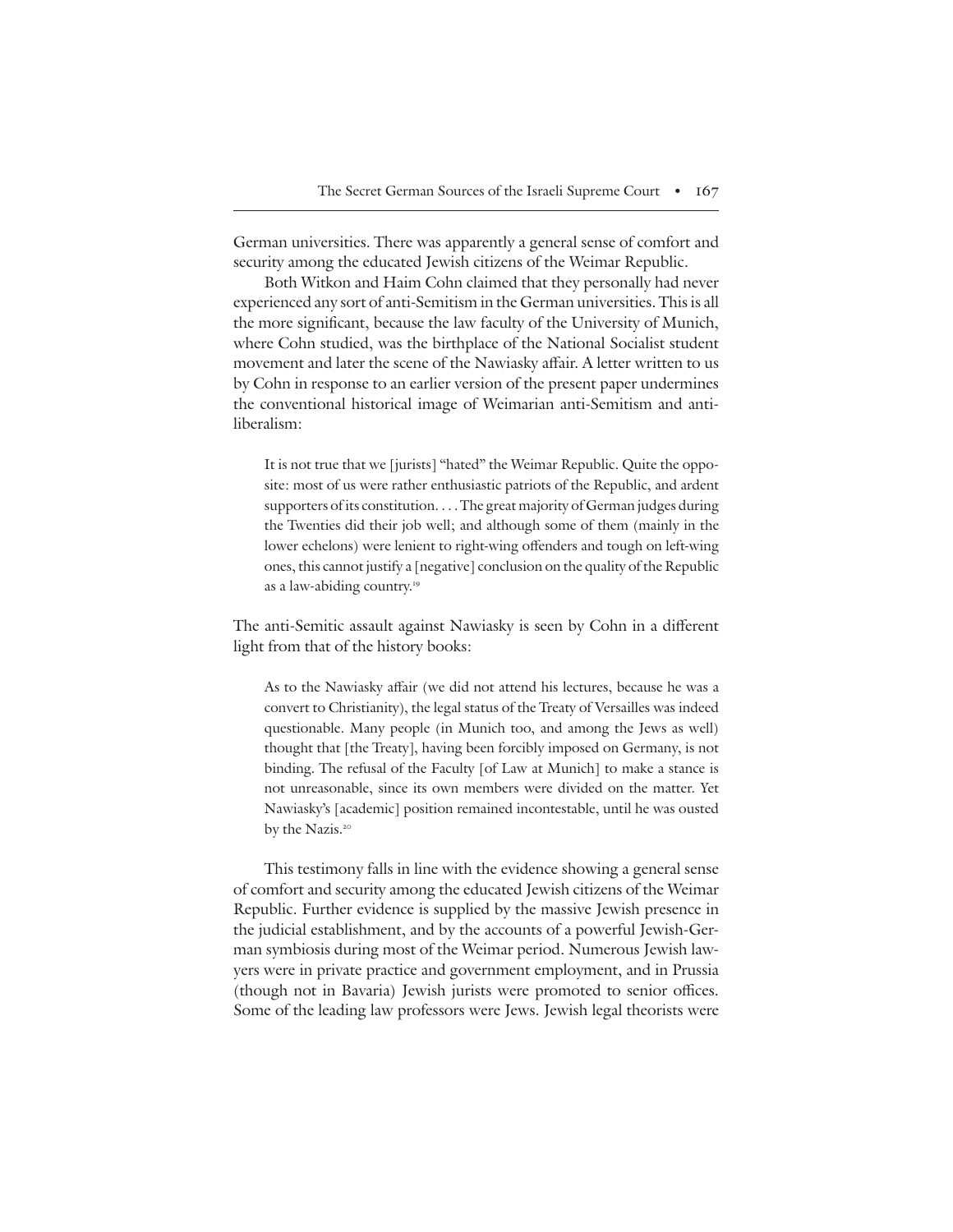instrumental in the formation of the Republic's labor laws and served as judges in labor courts. <sup>21</sup> This successful older generation provided a natural role model for the Jewish law students at the German universities. These young men and women did not, in general, feel threatened or marginalized. Only the abrupt fall of the Republic and Hitler's rise to power shook many of them into emigration, putting a sudden end to a life of security and ease. $^{\scriptscriptstyle 22}$ 

What were Israel's future Supreme Court judges taught, and what were they not taught, at the universities of theWeimar Republic? There was a positive legacy from the Weimarian university life, and, in the following, we will focus on the curricular contents and the theoretical atmosphere of the German law faculties during the relevant period.

## BETWEEN CONSERVATISM AND APOLITICALITY, FORMALISM AND VALUES

In the 1920s, most German law faculties were bastions of conservatism in more than one sense. Law itself, of course, was one of the oldest academic disciplines to be taught within a distinct faculty from the earliest days of the medieval universities. Moreover, the great controversies over the character of German Law and the legal system had, by the early twentieth century, been fully resolved.

In Germany this was the age of legal formalism, the notion of the court as the loyal and unimaginative executor of the written law. It was also the age of Rechtswissenschaft—the notion of a "legal science" that is as solid as the natural sciences and whose practitioners simply need to use their technical proficiency to follow fixed procedures.<sup>23</sup> This, of course, was an academic luxury: such a "scientific" approach could not work in the real world, where the courts were forced to adjust the interpretation of the laws to the fastchanging circumstances of war, defeat, and constitutional change. <sup>24</sup> But the university professors were not required to adapt at the rate of the "real world." They generally refused to take new political or philosophical challenges on board. The curriculum was increasingly "historical," and often ignored the philosophical novelties of the previous decades, including the most recent currents in the philosophy of law. This approach was particularly dominant in the University of Berlin, where five future Israeli Supreme Court Judges studied during the 1920s.

Consider, for example, the textbook on the history of German law written by the Heidelberg professor Hans Fehr. <sup>25</sup> A sworn positivist, he considered it particularly important to stress that the parliaments and constitutions of modern Germany hailed back to the ancient Germanic legal tradition. Even the Weimar constitution, he claimed, sought to achieve a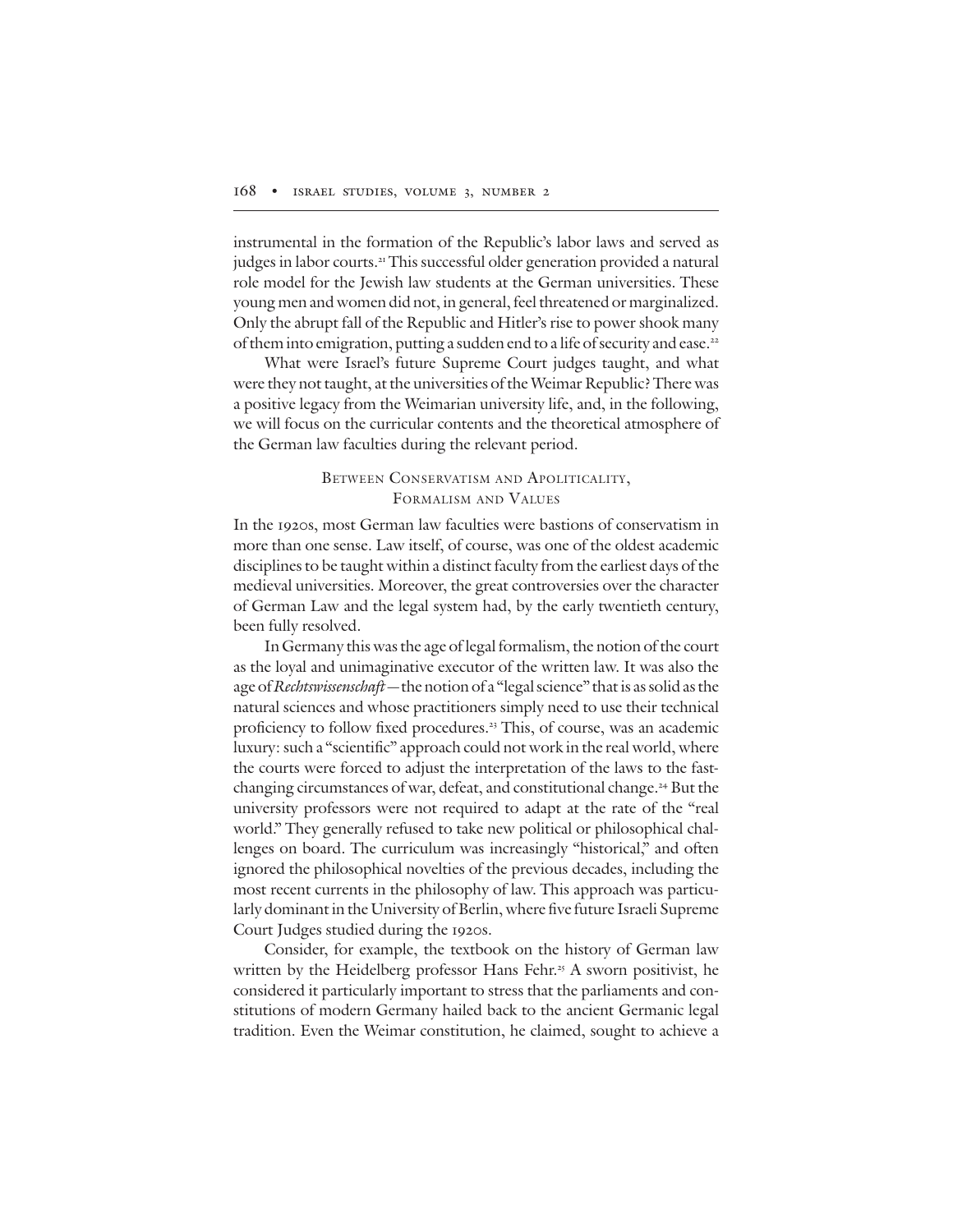balance between the "strong individualism" of civil and human rights (a pointedly non-German idea), and a powerful communal and national commitment (which is German through and through). In this system, individuals were answerable for the security and strength of their country, even at the expense of their personal liberty.<sup>26</sup> Such an outlook, as we shall later observe, was by no means exceptional: Fehr's position was compatible with the mainstream German tradition of liberalism and enlightened progress.

In a dark and ambivalent postscript, Fehr casts doubt on the future of the young Republic, and attempts to encourage himself and his readers by reminding them of the historical vigor of the German legal tradition. In the last passages, however, academic prudence gives way to a nationalist outburst:

History shows that the deepest roots of the Law are national, that they grow on their own accord from the creative soil of the nation, and that most of the input from alien legal systems is merely external and technical. The value of Law [Recht] is rooted in national existence. The value of the State is rooted in national existence. 27

The concluding passage of Fehr's textbook in legal history offers a clear insight into the fears and defensiveness of the German legal and academic establishment during the early 1920s. The inherited conservatism of jurists and professors was buttressed by their new fear of "alien" ideas, both western-liberal and socialist, which had found their way into the Weimar constitution. Fehr sought to reject these false intrusions in the name of organic nationalism and Germanic communalism. He did not reject liberal ideas as such, but sought to apply them within the German tradition of allpowerful national commitment.

This sense of traditionalist defensiveness also accounts for the widespread rejection of the new social sciences. Sociology, psychology, economics, and political science were mostly kept out of the curriculum. <sup>28</sup> Law students were not exposed to ardent legal and jurisprudential debates. The dominant approach was that of nineteenth-century legal positivism. The innovations introduced into this approach in our period by the Jewish Austrian philosopher Hans Kelsen, who attempted to introduce a discussion of norms and ways of deciding about them, did not change the traditional positivism in the curriculum of German law faculties. Kelsen's work, in effect, lent support to social and legal conservatism through his concept of the "basic norm" [Grundnorm], seen as a meta-legal standard. Kelsen did not provide a departure point for a normative critique of the social or legal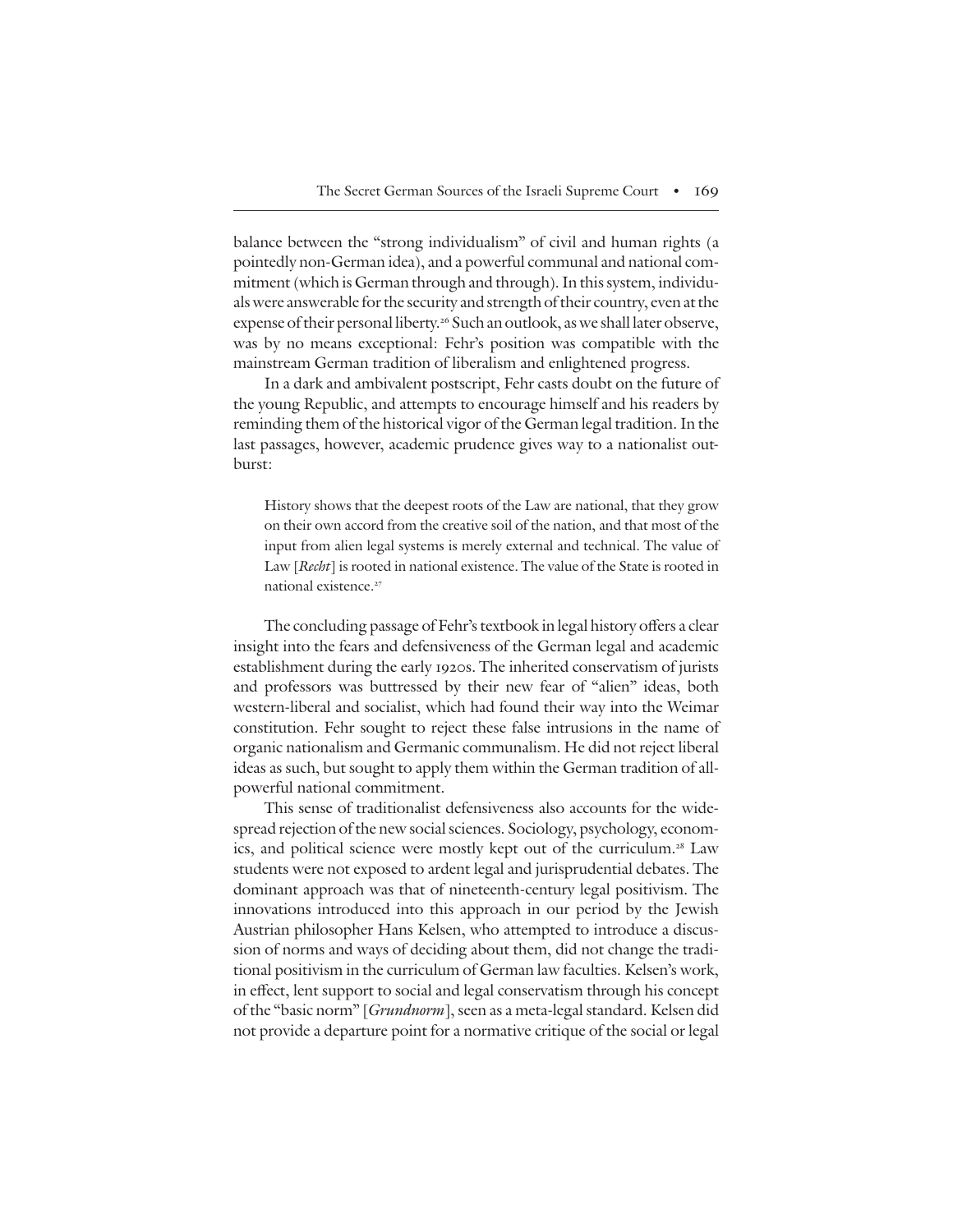status quo, either from the left or from the right. When National Socialism eventually launched an attack on current positions, it did not stem from legal positivism but from the new anti-liberal statism of the philosopher Carl Schmitt.

The conservatism of German law faculties was, of course, part of a broader context. German universities fostered a conservative outlook for several reasons, among them the power invested in senior professors, and the adherence of many members of the educated elites to German nationalism, an outcome of Bismarck's historical alliance with the liberals. <sup>30</sup> Academic jurists, like physicians and other scientific practitioners, were especially affected by the process of specialization and professional constriction. The broader cultural interests and the links with art and literature, philosophy, and theology, which had characterized lawyers in the eighteenth and nineteenth century, were significantly diminished.<sup>31</sup>

The success of National Socialism within the law faculty can be attributed to this vacuum. Before Hitler's rise to power, there was little active support for National Socialism among law professors. From 1933, however, academic jurists were second only to the physicians in their haste to become members of the Nazi party. The law faculties were also among the first to dismiss Jewish professors during the early years of Hitler's regime. 32

Despite this range of conservative and anti-liberal trends, the selfimage of German law faculties was based upon a myth of apoliticality which was sustained by right-wing and centrist ideologies. German patriotism, an aggressive view of international relations, statism, and contempt for liberal values were widely considered to be politically neutral beliefs. Judge Witkon, in his memoirs, referred to this attitude in terms of the "amoral legalism" that accompanied "the strict adherence to the laws" in Weimar Germany. 33

What lesson, then, did Witkon and his peers draw from the failure of the Weimar legal and constitutional system? On the face of it, the "amoral flight from politics" is reminiscent of the definition for legal formalism recently offered by Professor Menachem Mautner of Tel-Aviv University: that jurisdiction might be pursued "while its value-dimension remains concealed and with a small degree of awareness that such a dimension does indeed exist in jurisdiction."<sup>35</sup> Yet such an attitude has attracted Mautner's critical attention precisely because it is still a viable way of looking at law and justice in present-day Israel.

The Weimar lesson, it appears, is not a simple one. Legal formalism and apoliticality were preached not only by the German nationalists, but also by the defenders of the Weimar constitution and jurists committed to liberal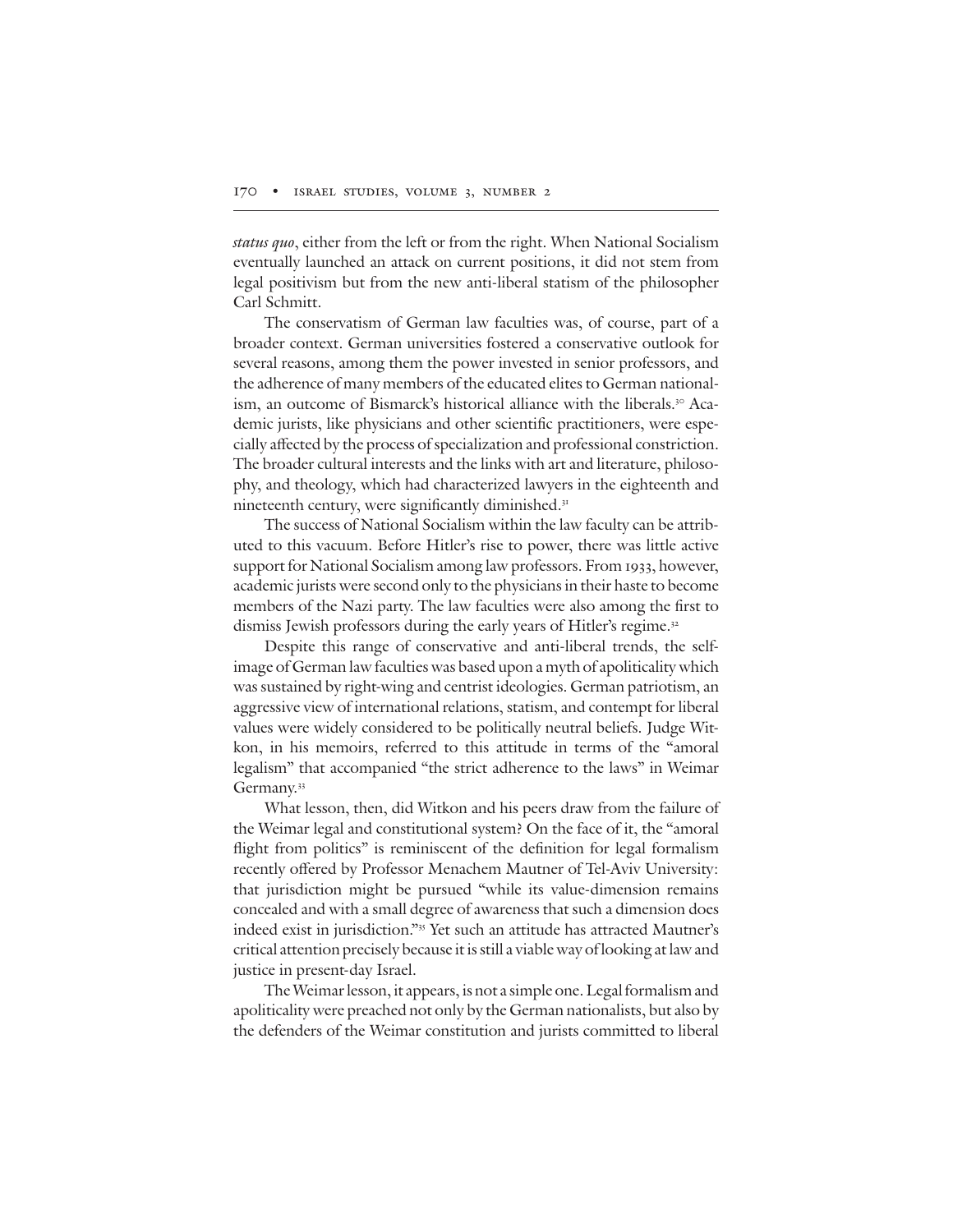and social-democratic values. The attempt to distinguish between professional ethics and "ideological" values, and the wish to keep the latter away from jurisdiction, did not lose their respectability as a result of the German catastrophe. Significantly, the downfall of the Weimar Republic did not drive the founding fathers of the Israeli Supreme Court away from the doctrine of legal formalism.

The Israeli Supreme Court has indeed inherited a complex, and at times contradictory, legacy. A well-known tension may be observed between the outspoken formalism and solid procedural emphasis as represented by Yoel Sussman, and the philosophy of flexibility and creative interpretation expounded by Sussman's great rival Haim Cohn. <sup>35</sup> Another set of fault-lines continues to run between the Supreme Court's sensitivity to individual human rights and its clear state-centered affiliation, and between the Court's commitment to Zionism and its role as a defender of democratic principles. At times, as we will shortly demonstrate, these tendencies have been in danger of colliding. The main point, however, is that they all have German roots. The German legacy of Israel's Supreme Court judges is rich enough to support them all.

## GERMAN REFERENCES IN SUPREME COURT JURISDICTION

In this section, we proceed to examine the actual impact of this background on Israeli legal theory and on the Supreme Court's path. This assessment, which is only a preliminary mapping of the terrain, was conducted on three levels on inquiry, using three different methods of research.

First, we attempted to survey German "fingerprints" by way of a straightforward listing of the direct references made by the German-born or German-educated Supreme Court judges to German legislation and cases. However, since such statistical survey ignores the qualitative weight of such references, their importance to a specific court decision, and the relative effect of the decision itself on Israeli jurisprudence, we embarked on a second level in which we focused on one particular court decision, known as the Yeredor case, which involved the right of the Socialist List to be elected to the Sixth Knesset. It has been described by some as the most important decision in the history of the Court. 36

Finally, our third level of inquiry opens up a linguistic and conceptual vista, attempting to trace several inherent, hidden or even unconscious influences of the German history and culture on Israeli legal and political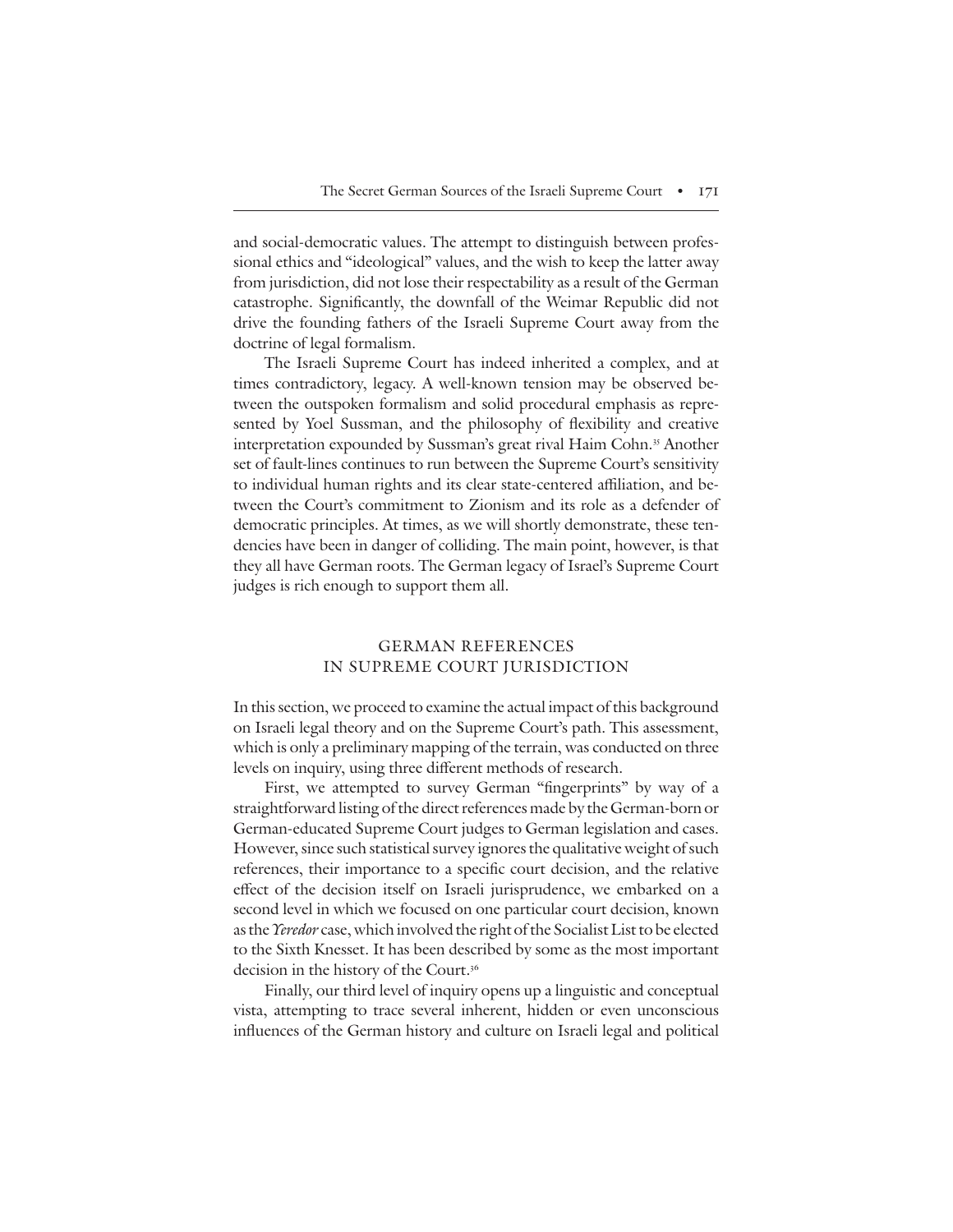discourse. We offer an analysis of two concepts commonly used by Israeli jurists, *medinat chok* [a State governed by laws] and tzibur na'or [enlightened public]. Both these concepts, we argue, have German origins, and have undergone significant transformations on their way into modern Israel.

### A STATISTICAL OVERVIEW

Beginning with a statistical account, we examined all references to German law and to German history and culture in the published judgments of the Supreme Court from its foundation until the end of the 1970s. <sup>37</sup> We expected to find a large number of such references, not only because of the relative weight of German-born and German-educated judges, but also because of the conventional view that the Israeli legal system is a mixed one, devised on continental sources which complement the British foundations and American influences. Our findings are surprising: there are no more than fifty-five such references and citations, most of which involve statutes and precedents from the realm of private law. Some of these references are coupled with an apology for the actual necessity to use German law. <sup>38</sup> The same applies to academic writings: references to German law are rare and brief. Yet the volume of the German echo and its impact on Israeli law is far greater than these bare statistics might suggest.

The tendency to obscure or play down the German influence on Israeli law may also help to understand the small number of references to German legal sources and to German culture in the judgments of the Supreme Court, and to explain why direct references cannot serve as the sole measure for the German legacy of the Israeli jurisprudence. 39

## THE YEREDOR CASE: A TEST-CASE OF THE GERMAN IMPACT ON ISRAELI JURIDICAL THOUGHT

Our statistical account of direct references to German law or history yielded results that are not only meager, but may also be misleading. The statistical account gives equal weight to run-of-the-mill court decisions with regard, for example, to rental laws, which refer to German statutes, <sup>40</sup> and to more substantial cases in which the references to German law and history is of great importance and impact.

In 1965, one of the most important, best-known, and most frequently taught Supreme Court rulings of Israeli history was rendered. This epochmaking decision was the Elections Appeal 1/65, *Yeredor v. The Central Elec*tions Committee for the Sixth Knesset, known as the Yeredor case.<sup>41</sup> The opinions reached in this case reveal, we would argue, not only the German legacy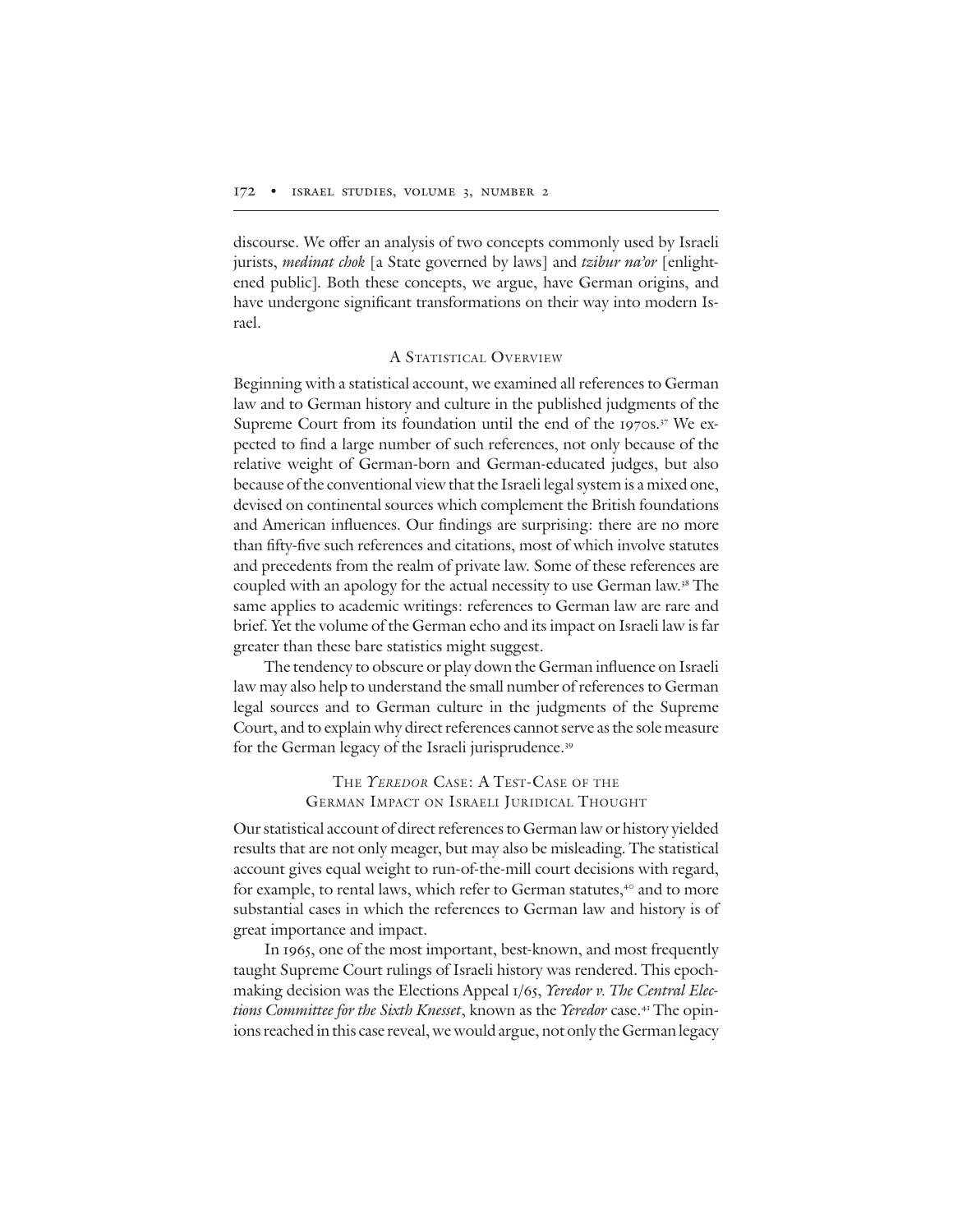of the Supreme Court, but also its Anglo-American legacy and the complexity of their intertwined impacts.

Briefly, the story is as follows. The Knesset Elections Law<sup>42</sup> provides that every political party that wishes to participate in an election must register with the Central Elections Committee. The law also provides that the Committee must approve of each party's list once several technical requirements, such as the presentation of a roster of 750 supporters and the deposit of a certain sum of money, are fulfilled. The Socialist List, a political party associated with Arab and Jewish left-wing groups, applied to the Elections Committee according to this procedure, fulfilling all the technical requirements and seeking approval for entering the elections to the sixth Knesset in 1965. The Elections Committee (headed by Judge Landau of the Supreme Court) refused to admit the Socialist List, on the grounds that: 1) it called for the abolition of the Jewish state and its replacement by a Palestinian democracy; and, 2) the Socialist List included candidates who belonged to an association which was declared illegal by an order of the Minister of Defense. The Socialists thereupon appealed to the Supreme Court of Israel sitting as a court of election appeals.

The case was heard by three judges: the "German" Haim Cohn; the "American" Simon Agranat, and the ardent Polish-born Germanophile Yoel Sussman. As it happened, all three chose to respond to the Socialist List appeal by invoking, among other matters, a German perspective. A two-toone majority decided against the appeal, and it was Cohn who gave the dissenting opinion. He held that, in the absence of an explicit authority in the Elections Act, the elections committee had no power to reject a list because of its platform or the identity of its members, and therefore the appeal ought to be allowed.

Some of those countries [Cohn wrote] have invented for themselves a "natural law" which is superior to any legal norm and annuls it when the need arises, on the grounds that necessity knows no law. All these are not the ways of the State of Israel; its ways are ways of law, and its law is issued or explicitly authorized by the Knesset. 43

This was a formalistic position, reminiscent of the German Natural Law school, and not at all typical of Cohn's juridical ideology and usual pattern of decision-making.

Yet Cohn proceeded to discuss the desirable (as opposed to the existing) legal situation. And at this point he chose to cite—for the first time in the history of Israel's Supreme Court—from the Grundgesetz [Constitu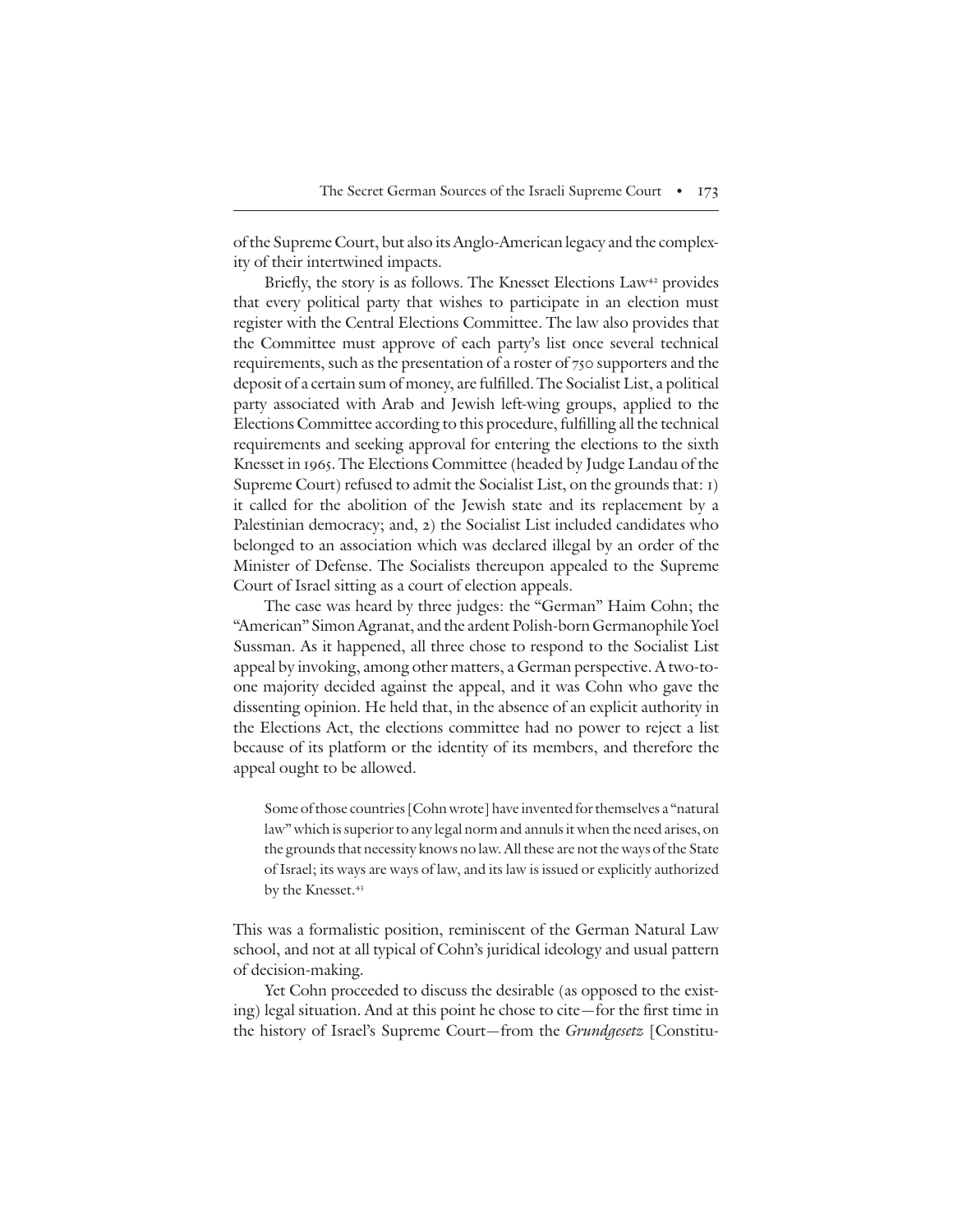tion] of the Federal Republic of Germany, which limits the freedom to be elected granted to political parties aiming to violate the fundamentals of a free democracy or to endanger the existence of the Federal Republic of Germany. Cohn also cited judgments of the German Constitutional Court that approved these articles, considering them as part of "a fighting democracy." Cohn clearly presented the new German legislation, which stemmed from the lessons learned after the collapse of the Weimar Republic, as a lesson to be learned by Israel: "this is a legislative course that may serve as an example for our own legislature."<sup>44</sup>

In the majority opinion, the President of the Court, Judge Agranat, held that the Elections Committee had the authority to reject the Socialist List. Such authority rested, in his view, on the Declaration of Independence of 1948, which specified the "Nation's Vision" and the "Credo" of the State of Israel. Despite the fact that the Declaration had not been recognized by the courts as a formal legislative instrument in Israeli law, Agranat now presented it as a fundamental constitutional document, that ought to guide the interpretation of every piece of legislation. This reasoning is rooted in the American constitutional tradition, but Agranat sought to bolster it by alluding to the German example. For this purpose he cited an earlier decision on a similar case, written by his German-born colleague Alfred Witkon:

Not infrequently, in the history of well-administrated democracies, have fascist and totalitarian movements risen against them, using the freedom of expression, freedom of the press and freedom of association granted by the state, in order to conduct their destructive activities under their auspices. Whoever has seen this in the days of the Weimar Republic will never forget the lesson. 45

The third judge on the bench, Judge Sussman, concurred with Agranat's decision to dismiss the Socialist List's appeal, but offered a different reasoning.LikeAgranat, he invoked theWeimarian catastrophe.Like Cohn, he made use of judgments from the Federal Republic of Germany. But Sussman's reference is to German court decisions that recognized the existence of an unwritten law, seen as superior to positive legislation and even to the written constitution. Sussman held that, whether "we call these laws 'natural law' to show that they reflect the very nature of a state ruled by law, or whether we call them by another name, I am in the opinion that our life experience obliges us not to repeat that horrible mistake that we have all witnessed."46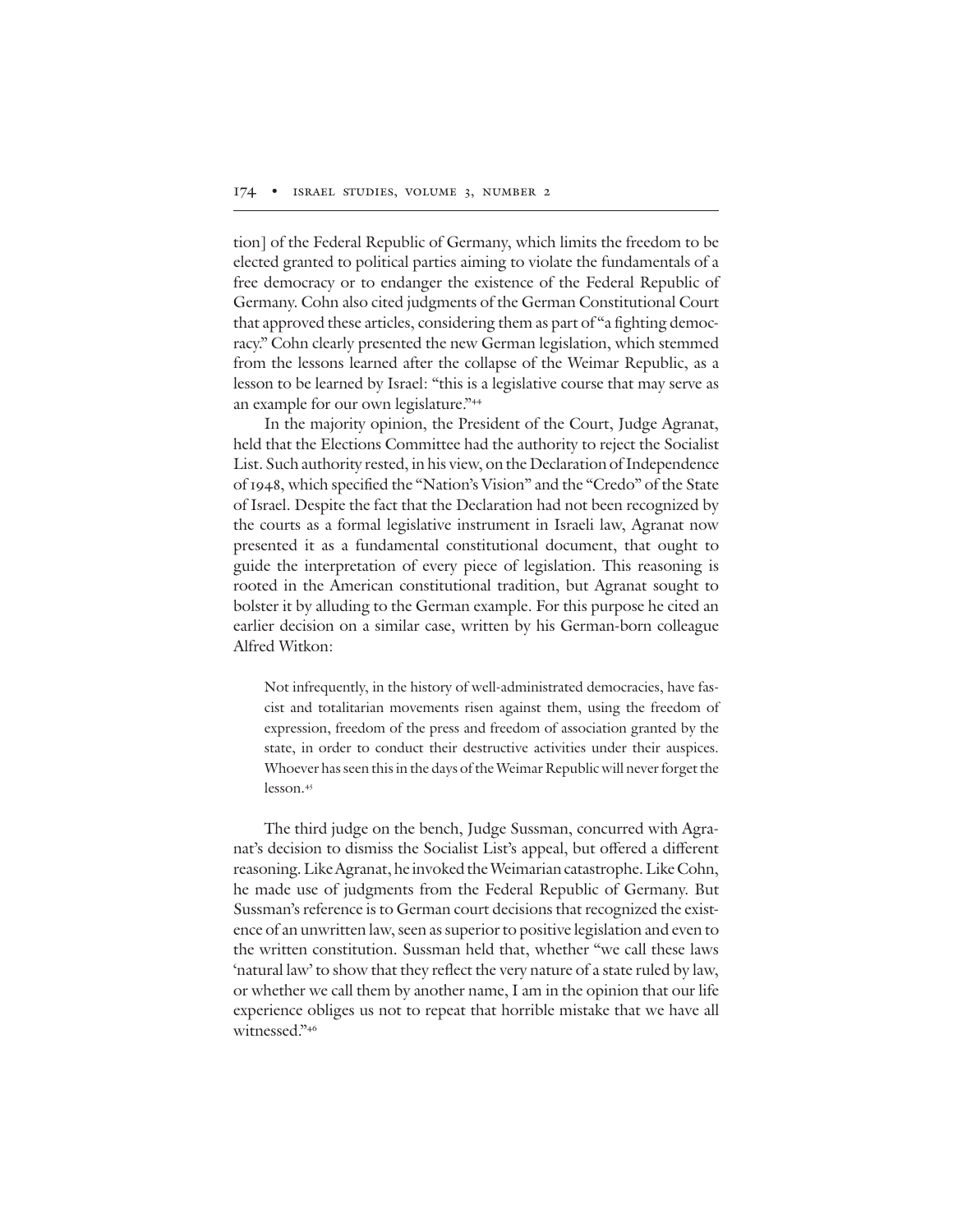Here, for the first time in Israel's legal history, the Supreme Court used the concept of Natural Law in its judgments. And, paradoxically, the judge who introduced this concept was Sussman, famous for being the champion of legal procedure and the most formalistic of the Supreme Court judges.

It appears that the legal and moral complexity of the *Yeredor* case, and the poignant memory of the failure of German democracy to defend itself, caused a surprising reversal of jurisprudential character: the formalist Sussman chose to champion natural law to prevent a non-Zionist party from seeking election, while the moralist Cohn opted for a formalistic path to allow the party the right of election.

What is the meaning of this dramatic moment in the history of the Israeli legislature and judicature?The German backgrounds of the Supreme Court judges echoed in the *Yeredor* decision more powerfully than in any other. But the echo was more complicated than one may expect, and the "German face" of the particular decision-makers, and of the Supreme Court in general, turned out to be multifaceted. On one level, they all seem to have shared the belief that a strong judicial branch must boldly defend a young democracy in its fight against its enemies from within. This conviction was evidently gleaned from the constitutional failure of the Weimar Republic. But from that point onward, the lessons of history become more equivocal.

At first reading it is easy to overlook the fascinating transformation of the Weimarian lesson in the Yeredor case: while courts of law in Weimar had been heavy-handed with the political left and had underestimated the danger coming from the anti-democratic right, the Socialist List which was banned from running to the Israeli elections in 1965 was a distinctly leftwing party. It was not an enemy of democracy but an enemy of Zionism. Its platform did notinclude an assault on democratic government, but a call for the reformation of the State of Israel into a secular state with equal rights for all its citizens, Jews and Arabs alike. What the Supreme Court in fact did was to transform the defense of democracy—the very gist of the Weimar lesson—into a defense of Zionism and of the Jewish character of the State of Israel. This transformation may well be a defensible one, but the Court did not bother to defend it; the full identification of democracy with Zionism remained unexplained. For all we can tell, it may have even been unconscious.

The transformation of self-defending democracy into court-defended Zionism was completed nineteen years later, when the Supreme Court was requested to apply the *Yeredor* precedent to the Kach party. This time, an extreme right right-wing party, headed by Meir Kahana and representing nationalist Jews bent on irredentism, sought election to the Knesset upon a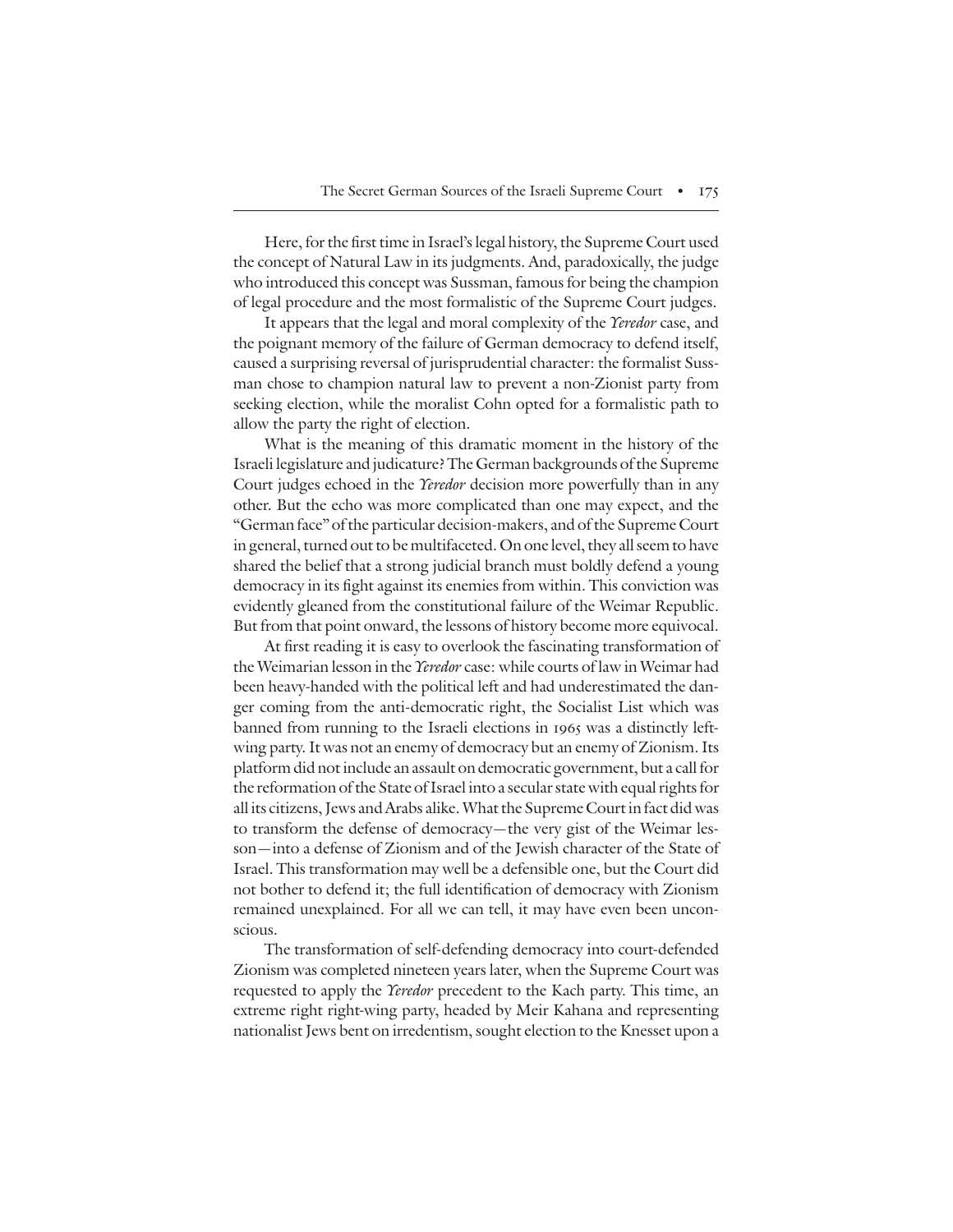racist platform. The Court was asked to decide whether the party ought to be banned for its alleged threat to democracy. 47

This time, all five judges who heard the case decided to allow the Kach party to take part in the elections. Judge Shamgar, a native of Danzig, Judge Elon, born in Germany, and Judge Beisky, a survivor of the Holocaust, all upheld the *Yeredor* precedent, but refused to apply it to the new case. The Court drew a line between the Socialist List, which had denied Israel's Jewish character, and the Kach platform, which gave a racist and antidemocratic interpretation to that Jewish character. The use of the concept of Natural Law to protect Zionism was approved, but it was not extended to defend democracy from political parties canvassing racist views. It was claimed that democracy would be served better by allowing such parties to campaign and be elected.

Thus, in a way, the Israeli judges followed their Weimar colleagues by being heavy-handed with the left and light-handed with the right. It is therefore doubtful whether the famous "Weimarian lesson" was learned after all. Furthermore, the insertion of Zionism in place of democracy as a unique value worthy of juridical protection, even at the expense of curbing political rights, was now openly acknowledged. No wonder that the 1984 ruling on the Kach party was one of the most publicly controversial decisions in the history of the Supreme Court.

#### LIBERALISM, RECHTSSTAAT AND AN ENLIGHTENED PUBLIC

Having surveyed the statistics of German references in the Supreme Court decisions, and closely observed the *Yeredor* case, we now move on to the third level of analysis: a critique of the implicit German effect on some of the fundamental concepts of Israeli legal discourse shaped by the Supreme Court. The argument we will promote is two-fold: first, that there has been a German effect, subtle and unacknowledged, on Israeli legal and political discourse; and, second, that an understanding of the German origins of our notions of liberty, law, state, and democracy can illuminate Israeli versions of these concepts, which often diverge from American and western-European equivalents.

Liberalism is a good case in point. A person raised in the German political culture attached meanings to the concept and terminology of civil liberty which differed substantially from its British or American equivalents. In her fascinating study of the early years of the Supreme Court, Pnina Lahav has pointed to "a legal theory based on a mismatch of collectivism and liberalism," and analyzed the use of this confused blend by the Court's first-generation judges.<sup>48</sup> Our own examination of the Yeredor case may lead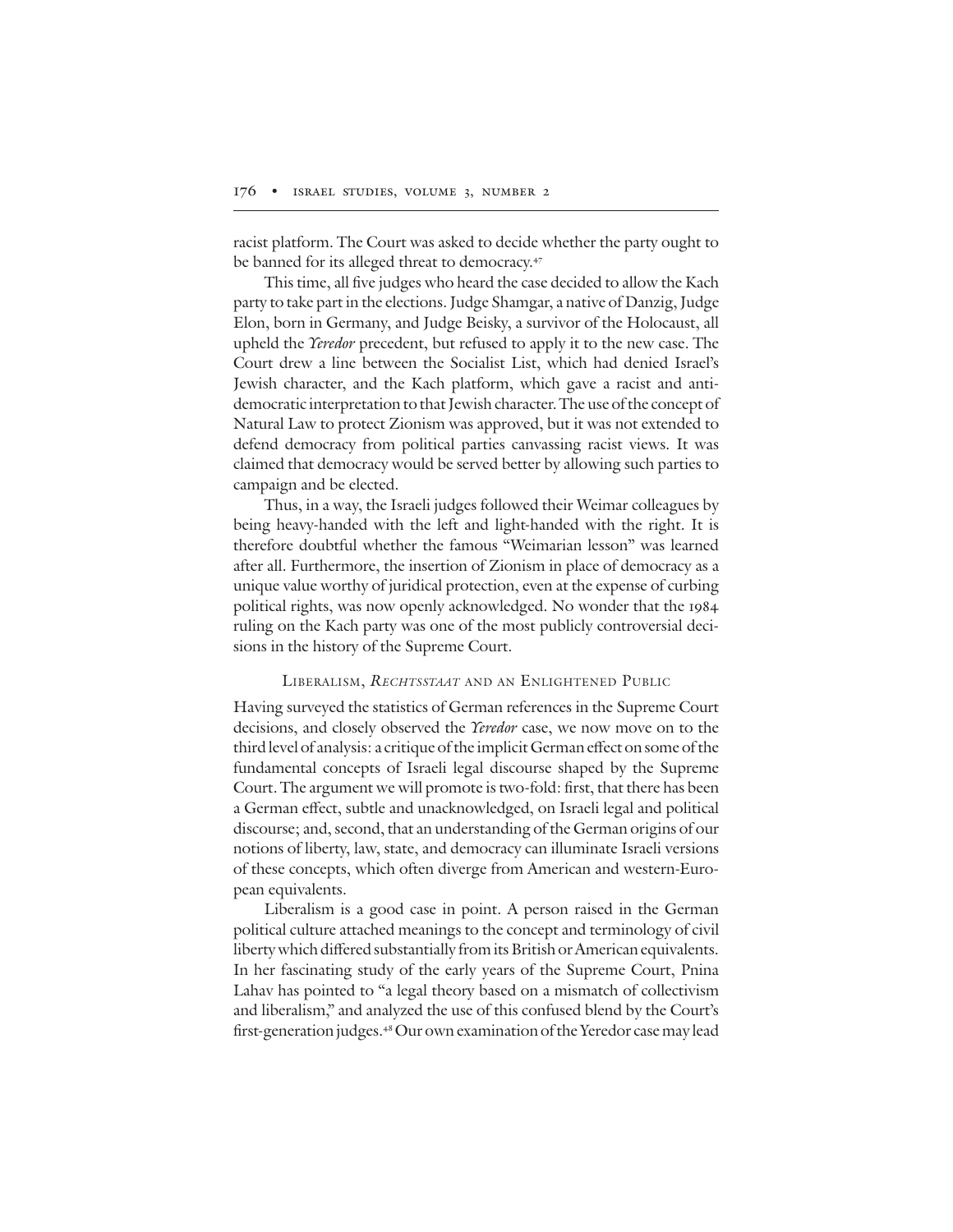to a similar conclusion. The Supreme Court's liberalism appears in some cases to bear distinct marks of nationalism, and is powerfully counterbalanced—at times overrun—by collective values.

From a German perspective, however, the blend appears to be far less confused. German liberalism was historically attached to the State; it was often "collectivist," and it was far less individual-oriented than its Western equivalents. <sup>49</sup> Liberal legislation in its heyday, during the second half of the nineteenth century, indeed acknowledged individual rights, but not on a universal basis. As the historians David Blackbourn and Geoff Eley have recently emphasized, such legislation focused on the rights of the *Burger*, the property-owning private citizen, and not on the political rights of the Staatsburger, the fully-fledged politically active citizen. The penal code of the Second Empire and the civil code of 1900 (BGB) defended freedom of property with greater enthusiasm than any other individual right. In the spirit of Roman law, and according to the tradition of Natural Law, the individual person was conceived first and foremost as a legal entity. Individual liberty was understood primarily in terms of the freedom of contract. 50

Economic liberalism was not the only doctrine of civic freedom that took shape in nineteenth-century Germany. Another tradition grew alongside it—a collectivist and nationalist liberalism that accentuated shared civic commitments. It was this current of thought, in temporary alliance with socialist ideas, that prompted the pioneering German legislation in the areas of social rights, income security, and national and health insurance. This approach, however, neglected other aspects of individual protection.It did not endorse civil rights that could work against the nation-state, such as the freedoms of thought, expression, and association. It highlighted a concept of "civic duty," borrowed from the moral philosophy of Immanuel Kant, and profoundly different from the British and American concept of "civil right." Kant's rationalist theory of freedom was especially prone to nationalist and collectivist interpretations: since Reason is universal, rational human beings were expected to reach similar conclusions and make similar choices in their moral and political life. Freedom, in this tradition, entailed fulfilling one's duties, as dictated by Reason, in the private as well as the public spheres. This accent on collective duty sharply distinguished mainstream nineteenth-century German liberalism from contemporary British and American liberalism, which tended to emphasize the right to a private life free from unnecessary coercion by the State or the community. It may be added that many secularized German Jews embraced Kantian liberalism with enthusiasm. 51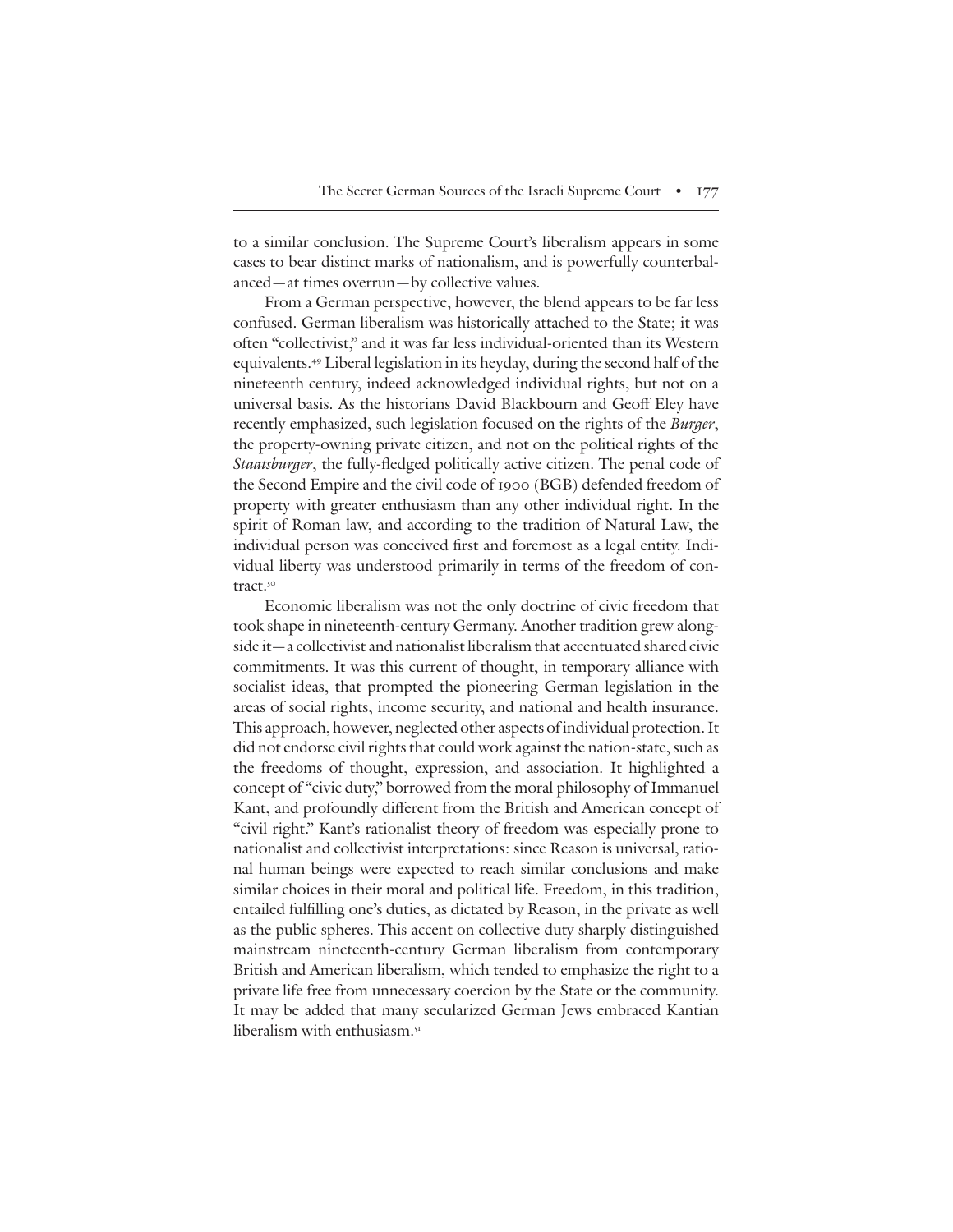We do not argue that the German tradition of nationalist or Statecentered liberalism was imported lock, stock, and barrel into Israeli political and judicial culture, but we suggest that the neglect of this factor has left a significant part of the intellectual landscape of our first Supreme Court judges a terra incognita to their posterity. Israelis who inherited the political notions of East European socialist Zionism, or even those trained in the world of British and American liberal democracy, would find it difficult to recognize the particular input of the German liberal legacy. Consider, for example, the words of Judge Silberg at an interview he gave in 1973: "The essence of democracy is that a citizen does not receive instructions, but undertakes duties."<sup>52</sup>

The clear Kantian echo of such phrasing may sound alien to readers associating democracy with civil rights. Even more alien are Silberg's subsequent pronouncements:

We live in the middle of the twentieth century. We have gone a long way from the "Manchesterian" State, the "laissez-faire, laissez-passer" State of the nineteenth century. In our times even the democratic regime is all-encompassing, and it places all branches of life under its scepter. It does not refrain, nor should it refrain, from invading the sphere of the individual. 53

This somewhat totalitarian sketch of democracy does not get any better when Judge Silberg assures us that

. . . under a democratic regime the penetration does not come from the outside and does not fall from above, because the government itself is the flesh and blood of the citizen, residing with him in the same mental climate. This proximity smoothes the sharp edge of the intervention and palliates the hurt of private interests, because "lovers" wounds are true. 54

Such physical intimacy between the government and the governed is not exactly part of today's mainstream notion of liberal democracy, in Israel or elsewhere. We may reject Silberg's definition with a smile or a shudder; but first it would be useful to note that his words come directly from the late nineteenth-century German debate on political and economic liberalism. The 1973 interview with Silberg echoed, uncannily, the pre-1900 debate on the German civil code. It was there that an extreme economic liberalism (associated with the typical German tag Manchestertum, the concept of unhampered capital-based industrialization) fought against an interventionist social democracy striving to deepen governmental penetration into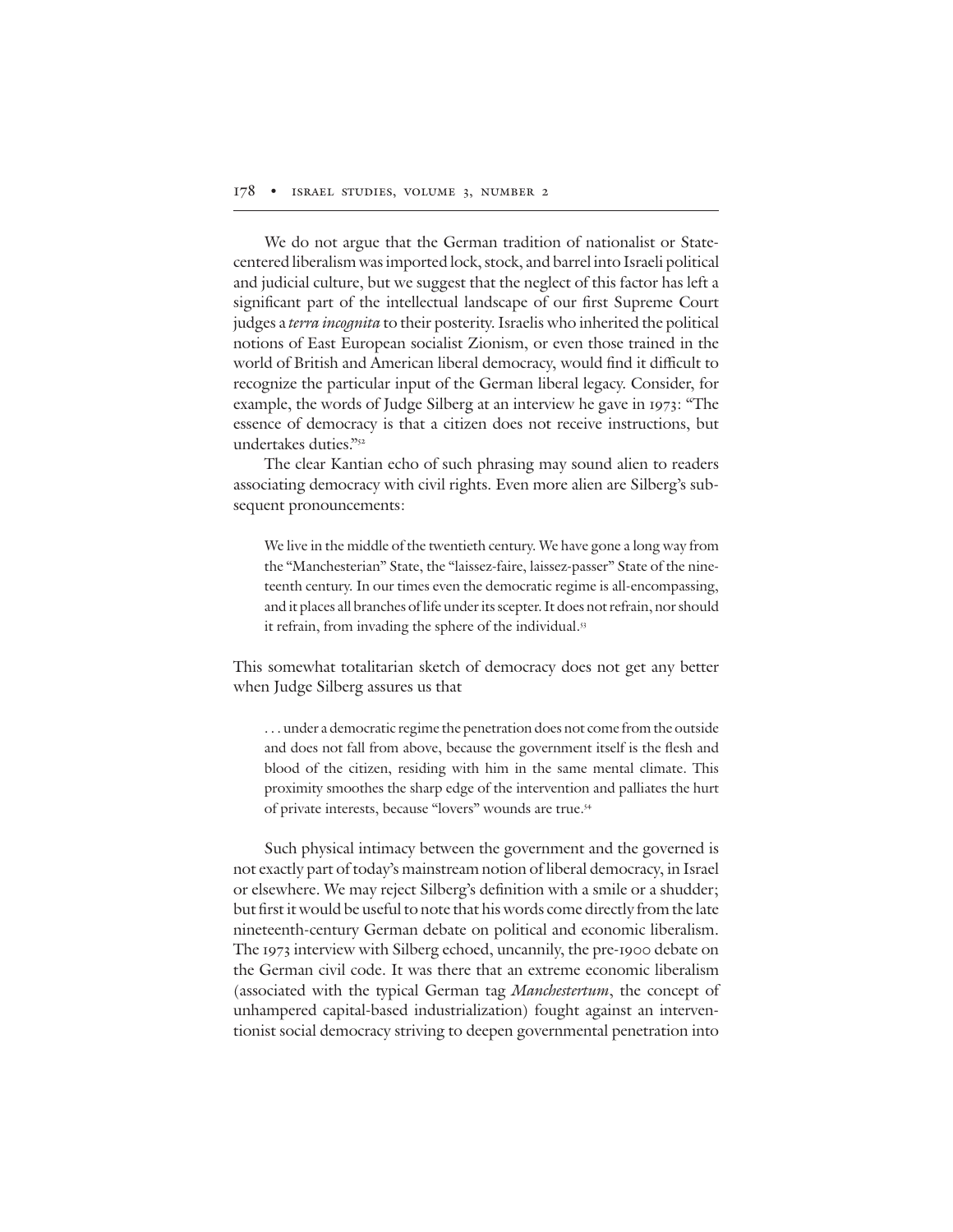social and economic life. Silberg's commitment to that sort of democracy, which would have sounded progressive enough prior to 1933, can be read like a bewildering anti-liberal manifesto in the late twentieth century. Was Silberg aware of this? Probably not.

We are now in the territory of language and historical linguistics. Our aim is to show that there was a particular set of concepts brought to Palestine by the German-trained immigrants. This glossary was translated into Hebrew, and it was shifted and applied to suit the judicial and political realities in Israel. Of course, such concepts are not circulating with a label stating that they were made in Germany. Nor are they necessarily an exclusive German product. Yet such concepts carry particular meanings and connotations gleaned from the German past, as we have seen in Silberg's use of the term "democracy," and differ from non-German uses of similar terms, exemplified by Lahav's use of the term "liberalism." A detailed linguistic and conceptual analysis of court decisions, academic papers, journalistic writings, and personal memoirs may provide many components of the German glossary. <sup>55</sup> For the purposes of the present paper we have focused on two key concepts: the "Reichsstaat" and the "enlightened public."

Recent historical study has pointed at the great importance of the German Enlightenment tradition for the formation of German-Jewish culture and identity in the nineteenth century. Jewish emancipation coincided with the age of Goethe, Schiller, and Humboldt. This has been known as the age of Bildung, an untranslatable term denoting the inner creativity and deep self-education of the human spirit. The German Enlightenment fostered moderate humanism and liberalism, to which the Jews were deeply committed. Indeed, the idea of *Bildung* touched on the self-understanding of secularized German Jews with special precision. The historian George Mosse has recently depicted the Weimar Jews as the last standard-bearers of true Enlightenment values in the face of a corrupted and reactionary modern Germany. 56

The Israeli historian Steven Aschheim suggests a correction to Mosse's observation about the Enlightenment commitment, arguing that it was not shared by all Weimar Jews. There was a radical intellectual wing, which included Walter Benjamin and Gerschom Scholem, that turned away from enlightened liberalism toward a path of nihilism, messianism, and mysticism. This trend, Aschheim claims, was far more suitable to the prevalent Weimar modernism, which was led by Friedrich Nietzsche into an antirational and anti-liberal position. 57

If Aschheim's contention is true with regard to the Benjamin-Scholem school of thought, it can safely be said that the German-Jewish jurists who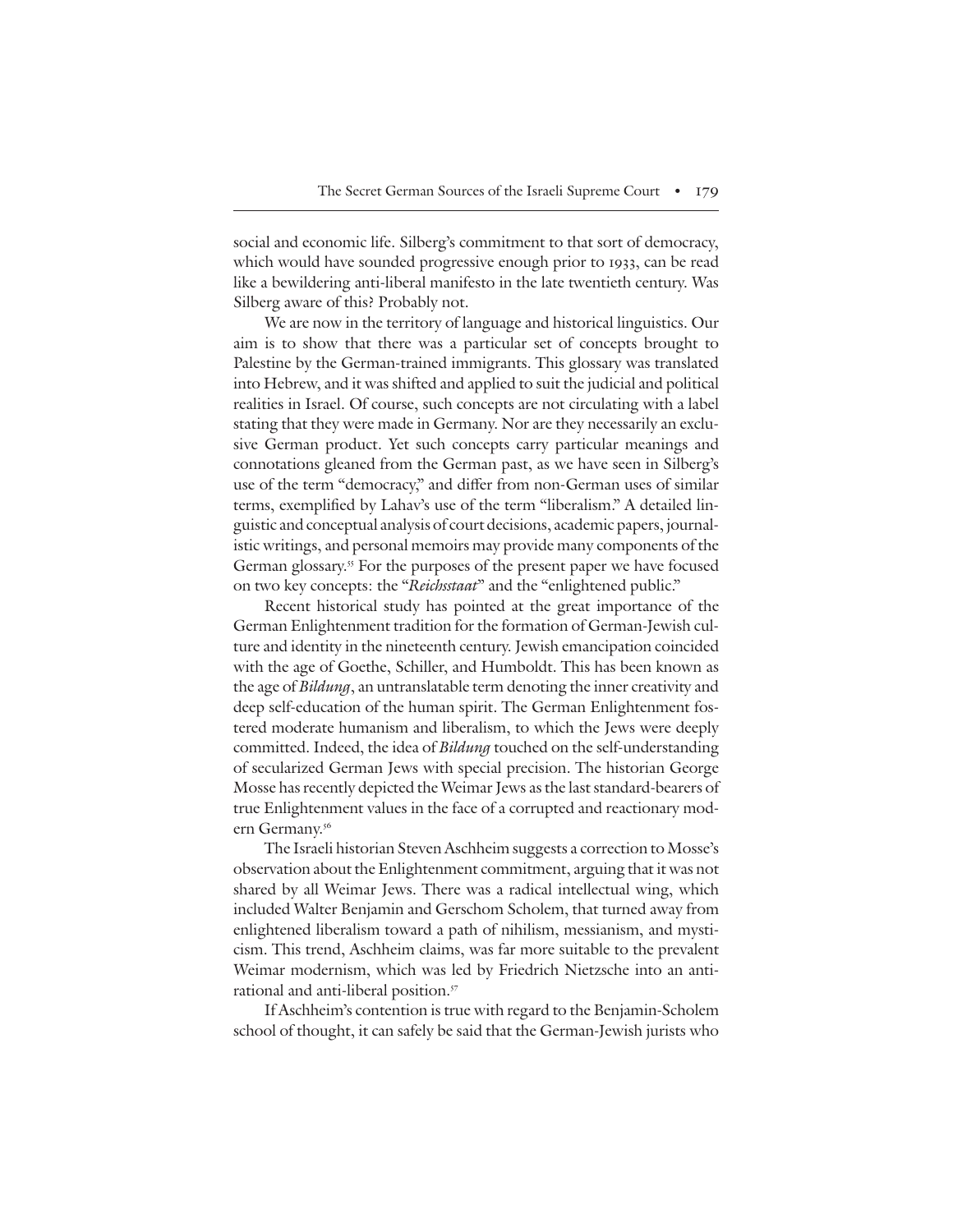laid the foundations of Israel's Supreme Court did not abandon the tradition of Bildung and Enlightenment. While Scholem, Buber, and their students made their way to the Hebrew University of Jerusalem, a different circle of Weimar immigrants settled in the Israeli judiciary and other legal circles. They did not subject their liberal legacy, in its particular German contours, to the critical tools developed by the Weimar modernists. Their enlightened and humanist outlook, at times blended with a powerful sense of national commitment, remained unassailable, and in some cases downright conservative.

An important example is the German concept of Rechtsstaat. This term, denoting a State governed by laws [literally, "a State of law" or "a State of right"], has no exact equivalent in English. It has been part of the German political vocabulary since the nineteenth century, and was seen as uniquely German, both within and beyond its native land. <sup>58</sup> In its Hebrew translation, *medinat chok*, it was used in several important court decisions and has been prevalent in Israel's jurisprudential and political discourse since the 1950s.It was not used exclusively by German-bred judges because it was not clearly distinguished from the Anglo-American term "rule of law." Yet m*edinat chok* can be associated exclusively with the German tradition.<sup>59</sup>

This usage is significant. The Hebrew concept of *medinat chok* is widely used today, invariably in a positive sense. It is considered ideologically and politically neutral. Yet, in the German context, things were rather different. The concept of Rechtsstaat was ideologically colored from its early beginnings. In the nineteenth century, despite its strong liberal connotations, it also served a conservative Christian world-view and sometimes became associated with tough and mechanical legalism. <sup>60</sup> It represented a variety of social philosophies, but shared an antagonism toward practical, cynical "politics," be it absolutist or revolutionary. The concept of Rechtsstaat allowed liberals as well as monarchists to create a new system of legitimacy and to represent the people without granting them full sovereignty. It was enlisted on the side of conservatism, paternalism, or moderate reform.

In the debates touching on the sanctity of private property, the notion of Rechtsstaat had a clear anti-socialist resonance. It was nevertheless considered an innovative and progressive concept, but not in a sense that promoted democratization or social justice. The novelty of Rechtsstaat was linked to a scientific and rationalistic view of constitutional government. It was part of a project that modernized the ancient "German freedom" in a new nationalist context. <sup>61</sup> This idea of national freedom was not about individual liberties, as in the British and American tradition, and not about revolutionary civic emancipation, as in the French experience. It was collec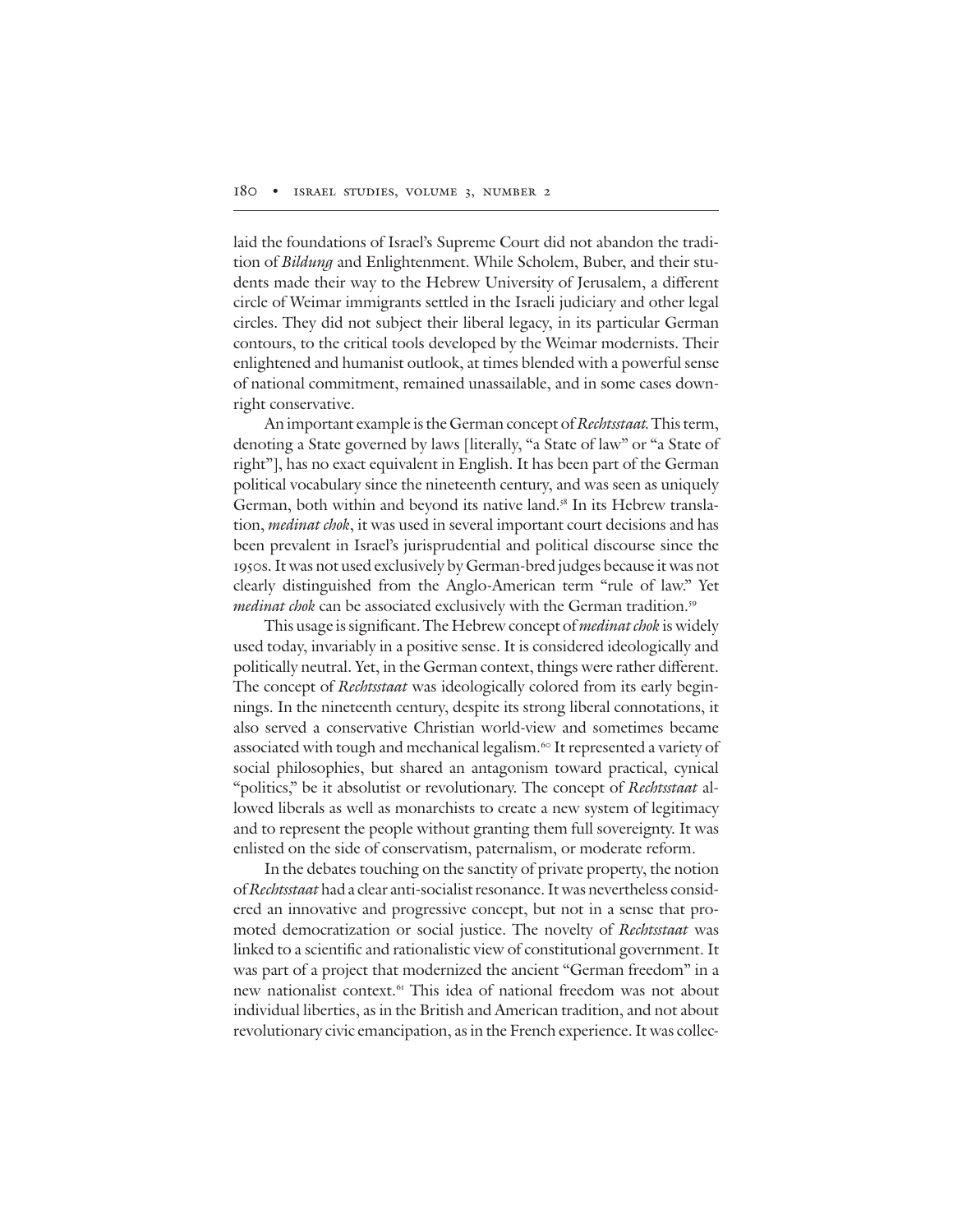tivist, elitist, and controlled from within the administrative and academic establishment.

All these German contexts have vanished in the standard Hebrew translation of *Rechtsstaat* into *medinat chok*.62 To understand this shift of meanings, we need to look beyond German juridical terminology, at the broader importation of German culture. Indeed, the Weimar Republic was not only a Rechtsstaat but also a Kulturstaat, and its impact on young men and women went deeper than a mere technical education or terminological apparatus.In an interview,Judge Haim Cohn told us of the broad spectrum of cultural and artistic experiences on offer to young minds in the Germany of the 1920s. Even law students, he said, had enough time on their hands to enjoy music and art. Academic duties centered on examinations rather than intensive class attendance. Cohn himself, having completed his academic legal training within two or three semesters, was able to attend many lectures in other fields of learning and spent a great deal of time at the theater. Such open-minded student life, free from narrow specialization, harked back to the age of extensive *Bildung*.<sup>63</sup> Cohn was not alone: many anecdotes and fond memories are told about the musical, philosophical, and literary tastes of the German-educated judges. We may therefore assume that German cultural traditions touched them more deeply than the handful of direct references to Goethe and Schiller may suggest. 64

This leads us to another cluster of key concepts frequently used in present-day Israeli discourse, without any mention of their roots in German ideas of progress and enlightenment. These concepts have enjoyed, in our juridical and political idiom, the same unquestioned prestige as the idea of the Rechtsstaat. They are best represented by the term ha-tzibur ha-na'or [the enlightened public].

Judge Witkon entered this territory in a 1962 essay discussing "the opinion of the progressive public," which the Court, he argued, ought to represent. This public, in his view, wishes to belong to "the family of enlightened nations" and to share the values of "the entire civilized world." The Court must accordingly defend "the values of civilization," which is constantly progressing, but nevertheless threatened by doubts, primitivism, and religion. 65

A year later Witkon echoed the same ideas in his decision in the case of Riesenfeld v. Yaakobson. The judges were to decide whether a promise of marriage made by an already married man was a contract breaching the public morality and the general order, and hence null and void. "It is our duty as judges," Witkon wrote in his decision, to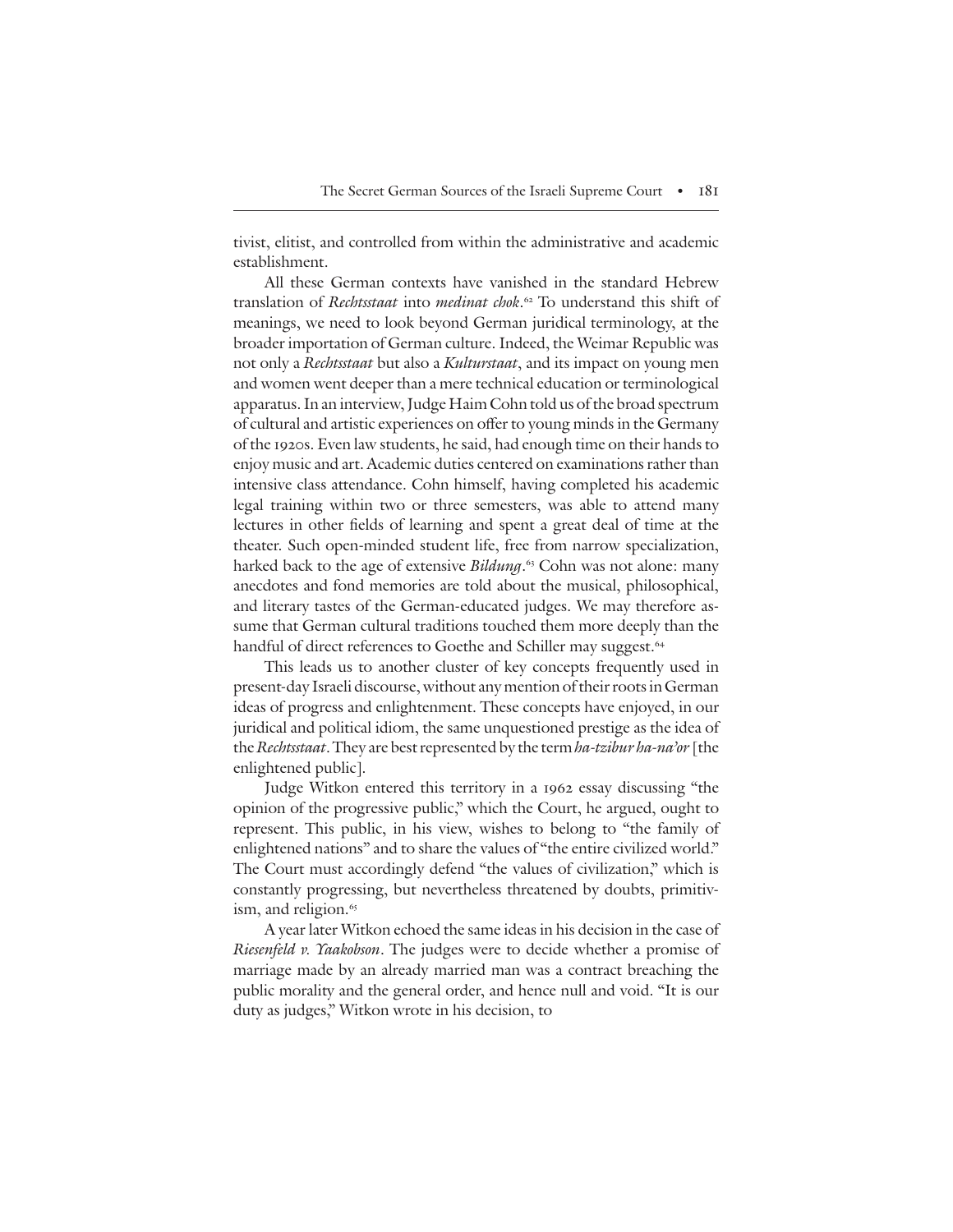... express not our private opinions, but what we see as reflecting the public opinion, by which is meant the educated and progressive part of it . . .It seems to me that our public [in present-day Israel] wishes to regard itself as part of the family of enlightened nations and to take part in the particular values that shape the entire civilized world. Only rarely, I believe, can a breach be found between our nation's conception of these values and the one accepted in the world at large. 66

In the same year Judge Landau coined the Hebrew term ha-tzibur hana'or [enlightened public] and demanded that the judge "be a faithful interpreter of the accepted views of the enlightened public, of which he is a member."<sup>67</sup> This test was subsequently adopted by other Supreme Court judges on several occasions, <sup>68</sup> and became part of the Israeli juridical canon. Thirty years later, Judge Aharon Barak was able to quote Landau's words in one of his own decisions, adding that they had become "a general standard, according to which a judge should act while giving normative contents to various aspects of the public ordinance."<sup>69</sup>

In a recent essay dedicated to the Israeli concept of "the enlightened public," Barak celebrates this concept and presents it as one of the fundamental and most powerful metaphors of Israeli jurisdiction. Here is a concept flexible enough, Barak writes, to accommodate both Jewish and universal values, both transitive and permanent ones. There is, he asserts, "no contradiction between 'the enlightened public' and the values of the State of Israel as a Jewish State."70 On this point Barak is following a long tradition, stemming from the German-Jewish Enlightenment, which has sought to accommodate universal and Jewish (and later also Zionist) values.

It seems that the Israeli judges, from Witkon to Barak, have overlooked the complex and problematic past of the German concept of the enlightened public, and that of the Rechtsstaat. They did not acknowledge the Weimar critique of the concept of the Enlightenment. In particular, they ignored the exclusive, middle-class, property-owning meaning of the term "enlightened public." This oversight is linked to their avoidance of the legalistic political hazards implicit in the concept of Rechtsstaat. Both concepts, even when they are recruited to support liberal and humanist values, incorporate a sense of cultural elitism. "The reasonableness of a secondary legislation," wrote Haim Cohn, ". . . is measured by the good standard acceptable to most persons in a democratic society and in *medinat chok*. And no standard is better or more acceptable than the fundamental standard of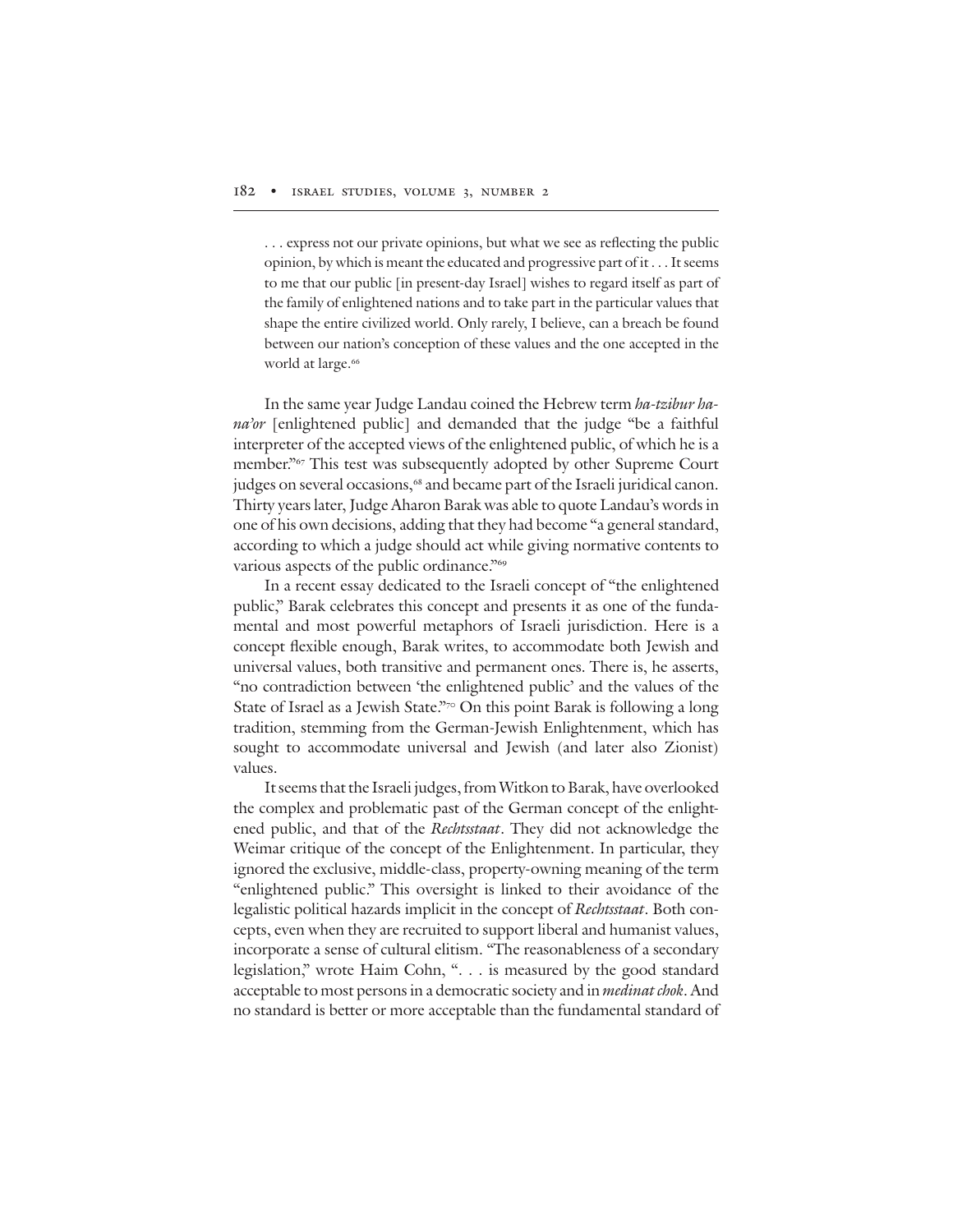human dignity. A free and enlightened society differs from the savage society or from the oppressed society by the measure of dignity allotted to the human being as such."<sup>71</sup> Cohn's use of our key concepts is a clear example of the cultural self-satisfaction typical of Supreme Court discourse. The humanistic principle, authentic in itself, leans on a strong sense of the proximity of inferior societies and unenlightened minorities.

The conceptual framework of "Enlightenment," "progress," "culture," and "civilization," rooted in the rationalist optimism of the eighteenth century, affected German thought about State and society during the nineteenth century and in the decades preceding and following the Nazi rise to power. The idea of an ever-improving civilization derives from Lessing, Kant, and Hegel. The flag of Enlightenment has been carried into the twentieth century by liberal thinkers such as Ernst Cassirer. <sup>72</sup> Despite its universalistic and humanist precepts, this was a tradition firmly rooted in a particular political sphere—the liberal one—and in a specific social setting—the refined bourgeoisie. This tradition allows "the enlightened public," a group (admittedly a large one) of prosperous and educated citizens, to determine social norms and political values by means of discourse. And public discourse is not a wholly democratic matter: it requires fluency, reasonableness, and cultural orientation.

The German tradition of Enlightenment was subjected to severe criticism almost from its beginning. Herder, Schopenhauer, Marx, and Nietzsche denounced its smug exclusiveness and offered intriguing alternatives to its reliance on reason and progress. Twentieth-century modernism, which flourished during the Weimar years, attacked contemporary uses of Enlightenment as the stronghold of a conceited bourgeoisie. This assault reached its zenith in the writings of Theodor Adorno, and Max Horkheimer of the Frankfurt School. Enlightenment, they claimed, shows no understanding of the non-rationalist and non-social parts of human nature. It has nothing to say to persons who remain "unreasonable" and "unenlightened," to those who cannot be part of the "public" or opt out of it, to those who stay away from the Enlightenment's luminous glow. 73

This opposition resounded in Weimar culture and art, and it included several prominent Jewish leaders: the existentialist Husserl and the critic Benjamin, as well as Buber and Scholem, who were deeply interested in religion and in mysticism. The latter two, who emigrated to Palestine, indeed brought with them to the Hebrew University of Jerusalem a powerful tradition of religious philosophy and the study of folklore and Kabbala. Yet the young law students who became Israel's Supreme Court judges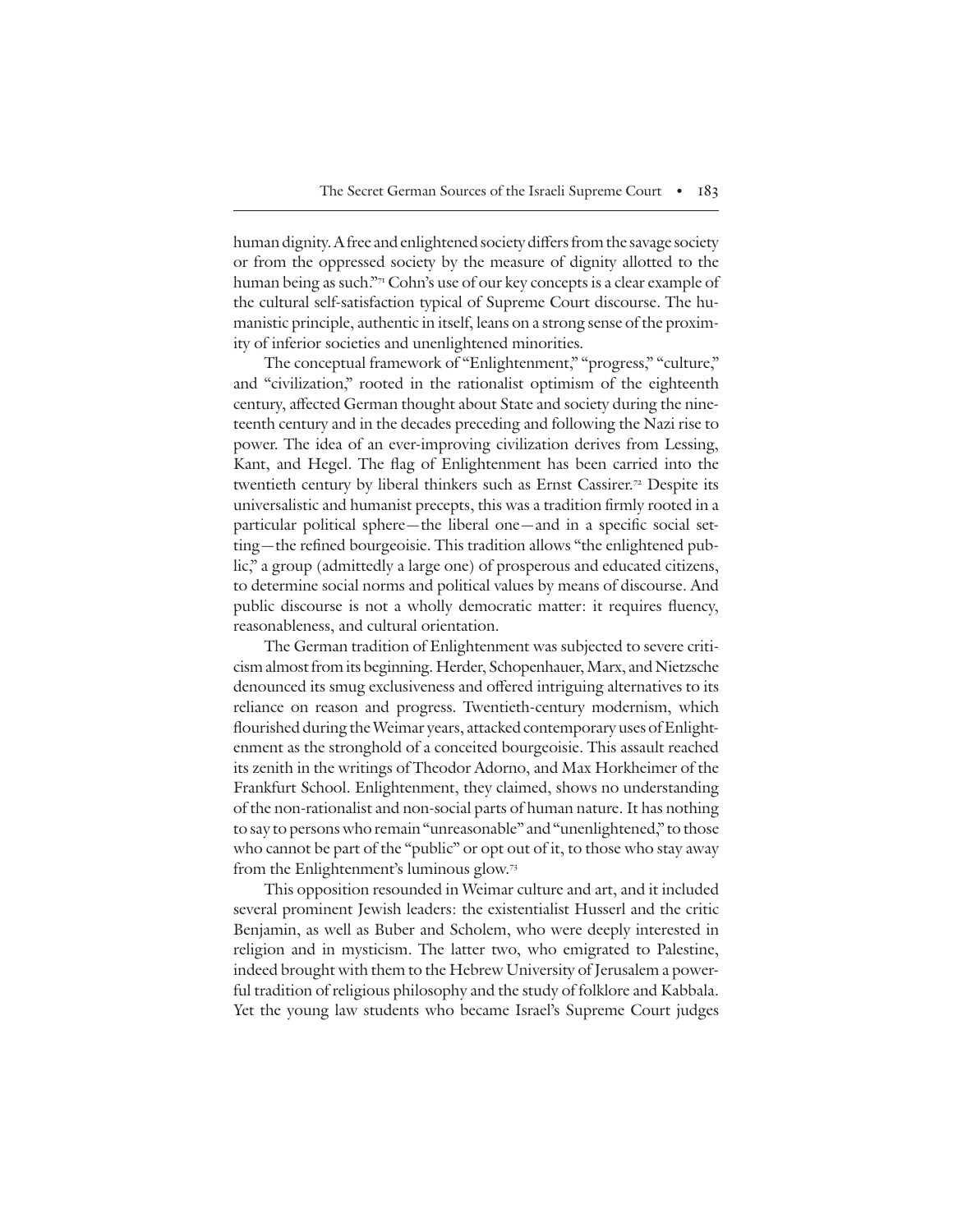apparently did not belong to these modernist circles in either Berlin and Frankfurt or Jerusalem. In particular, the powerful critique of the idea of progress put forward by Walter Benjamin is almost wholly absent from the confident progressivism of Israel's Supreme Court.<sup>74</sup>

The Israeli Supreme Court, in other words, uncritically adopted a German conceptual tradition which is humanist and liberal, yet elitist and socially conservative. Its use of such terms as "the enlightened (or progressive) public" or "the family of enlightened nations" is devoid of any critical awareness. Witkon, Landau, and Cohn knew that the public may at times change and adjust its own principles, and demanded that the Court be sensitive to such changes. But they did not seem to recognize the problems inherent in the very idea of an "enlightened public" that the Court could define, and which the Court must represent.<sup>75</sup> They took for granted the statist and authoritative notion of the *medinat chok* and the cultural, ethnic, and social exclusiveness of *ha-tzibur ha-na'or*.<sup>76</sup>

Jurists, of course, seldom take up the banners of the philosophical or political avant garde. It is not surprising, and arguably not deplorable, that radical modernism and post-Nietzschean nihilism have been absent from the language and reasoning of Israel's Supreme Court. Still, it is useful to note that such critiques of Enlightenment, and even the self-irony inherent in Voltaire's rationalist optimism, were never part of the Court's legacy. The first generations of Israeli Supreme Court judges were confident through and through. They trusted their intellectual sources, their methods of adjudication, and the essential validity of political Zionism. Their German heritage did not encompass the Weimarian cultural skepticism. It did, however, furnish them with a nationalist brand of liberalism supported by a strong sense of being enlightened, civilized, and right.

## BY WAY OF CONCLUSION

The traits we have discussed are by no means the only set of cultural influences at work in the Israeli Supreme Court. They have been complemented, and to some degree counterbalanced, by other ideas. We would therefore like to conclude this paper by mentioning yet another aspect of the German origins of the Court: the pronounced Anglophilia of some of its leading members.

The effects of the British legal and juridical system on Israeli law are well known. Under the British Mandate, Palestine was ruled by a corpus of Ottoman and British laws, and adjudicated by a system of courts supervised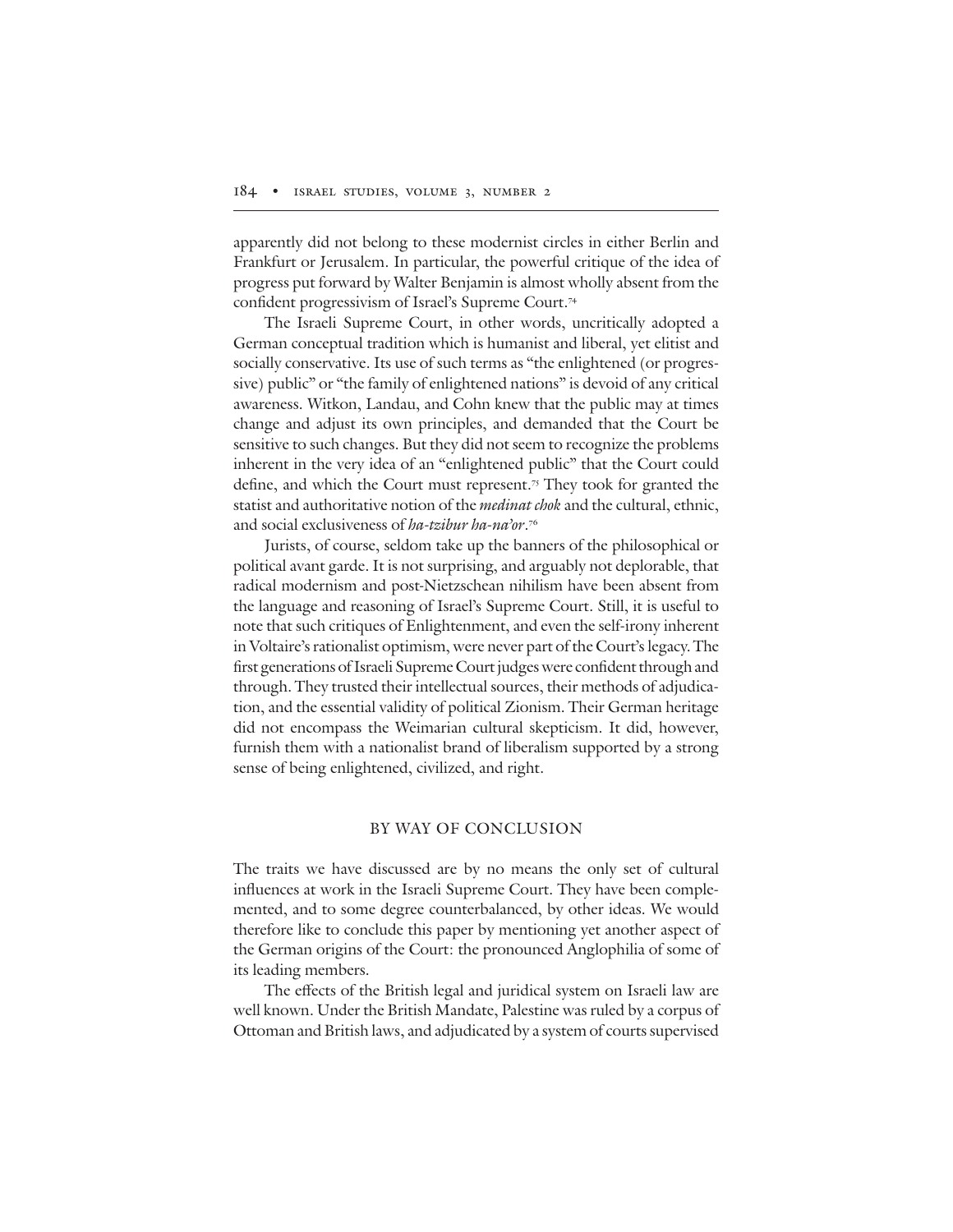by the British executive. The first generation of Israeli judges, including the immigrants from Germany, practiced law under the British Mandate and as part of its legal system.

The young State of Israel in general, and the Supreme Court in particular, adopted many aspects of the British legal and judicial system. The British influence was supplemented by a strong American orientation, which was boosted by the leadership of Judge (later President) Agranat. 77 The number of references to American rulings grew over the years, especially after the American Law Reports series was purchased for the Israeli Supreme Court library.

In his beautiful obituary for Alfred Witkon, Haim Cohn described how his colleague "went to England to acquire English legal education as provisions for the road to Palestine." And yet, "England was for him not merely a springboard, but some sort of regeneration: the discovery of the splendor and magnificence of English law was for the German jurist a grand and unexpected experience."78 Cohn goes on to depict the conspicuous figure of Witkon, the neat barrister, stalking the streets of Jerusalem in the 1930s. But the revelation experienced by Witkon in London was by no means unusual. It was, indeed, a distinctive German experience.

Our point is that the English (and American) juridical impact was not only an outcome of historical accident—namely, the meeting between German-trained and British jurists in mandatory Palestine—but that the admiration of things British, the fascination with "English freedom" and the English system of justice, has been a basic feature of liberal Germans since the age of Lessing and Schiller. The English model affected the thinkers of the German Enlightenment, the nineteenth-century German liberals, and the authors of the Weimar constitution. It even attracted the Nazis. German Anglophilia traveled with emigrants, exiles, and fugitives to the United States and also to Palestine.The collapse of theWeimar Republic in particular paved the way toward the constitutional forms of British and American models of liberal democracy.

The Anglophilia of Israel's "German" Supreme Court judges was more than a private preference. It sheds light on a very public aspect of Israeli legal history. Jurists often distinguish between two main legal systems: the "Continental," and the "Anglo-American." As long as this distinction is maintained, it is clear that the British and American legacy dominates the Israeli legal system. But the distinction which emerges from our research is a different one. The Israeli judiciary, we argue, created a shared heritage of liberalism, which incorporated both Central-European and Anglo-American elements.This complex liberalism indeed carried nationalistic traits, but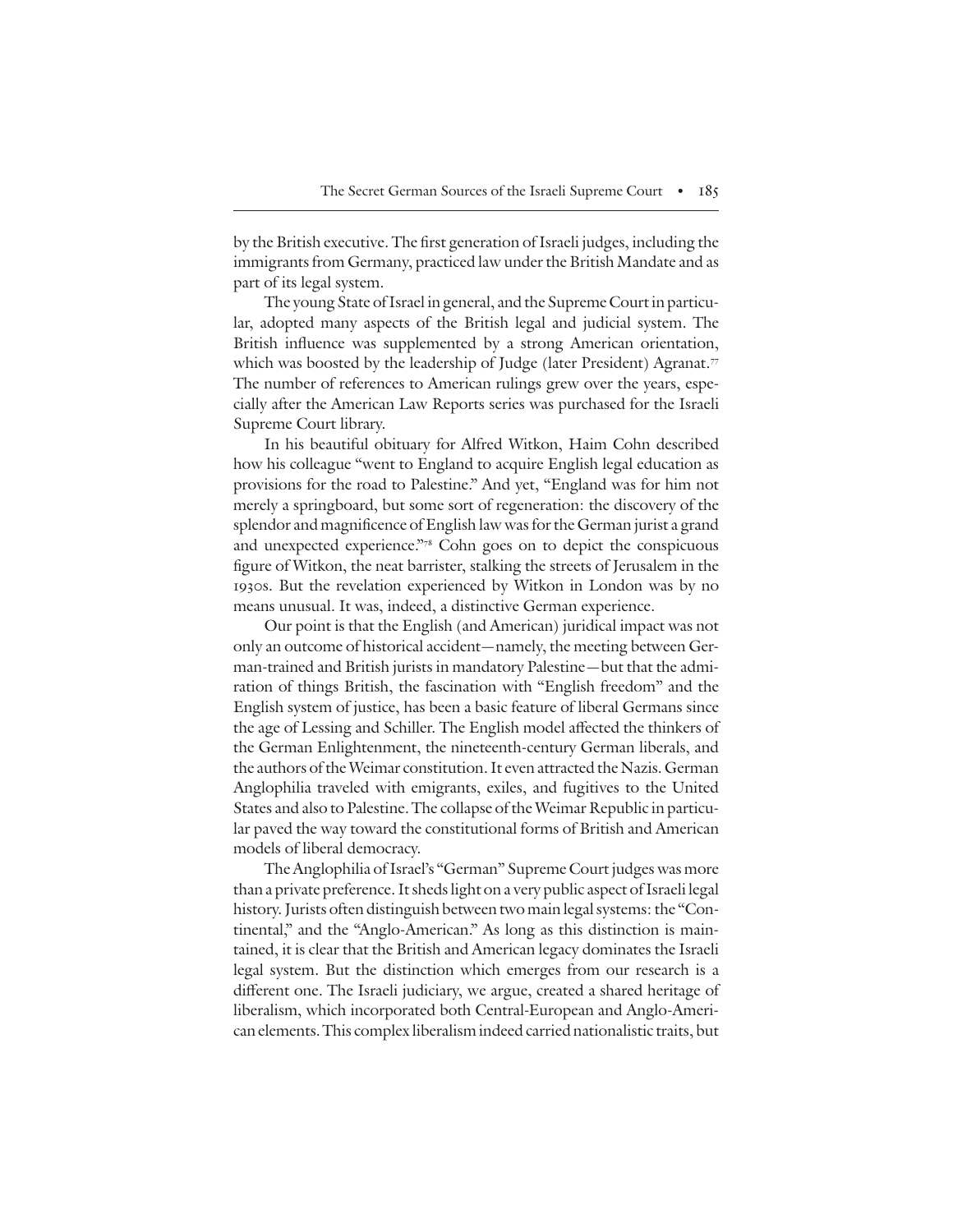it was, nevertheless (and perhaps for this very reason), able to face and sometimes to oppose the distinctly East-European non-liberal tradition of Israel's other branches of government.

In a similar vein, it appears that the struggles on the political form and style of the young State of Israel were played out, to some degree, in accordance with the participants' countries and cultures of origin. The legislative and executive parts of the Israeli government harked back to an East-European political legacy, which was socialist in ideology and centralist in style. This tradition was personified by David Ben-Gurion, and some of its features lasted well into the 1980s. The judiciary, on the other hand, attracted graduates of German universities, who were sometimes faced with the challenge of coaxing or coercing the Russian-born and Polish-born politicians into liberal constitutional norms. We have already mentioned Pinhas Rosen's rather amazing open acknowledgment of the ethical edge ascribed to the "German" jurists.

It is not easy to prove that such struggles indeed took place. The official documents are naturally discreet. Yet in a batch of 1950s cabinet protocols that has recently been opened to the public, a telling exchange can be found. In 1953, when the government debated illegal border-crossings from Egypt and Jordan and its own policy of "retaliatory actions" (which eventually fed the crisis of 1956), Ben-Gurion suggested that the Israeli army would conquer strategic sites in the Jordanian-held West Bank.In the cabinet meeting on 24 May, the Prime Minister denounced "comrades from among the Zionists of Germany" who opposed this militant line of action. The protocol goes on to record the response of Minister Peretz Naphtali, a native of Berlin, who told Ben-Gurion that "he was proud to be a German Zionist even if it implies being a lover of peace."<sup>79</sup>

Such anecdotes should not be taken too far. A systematic perusal of the political and cultural exchanges between Israel's "German" and "East-European" founding parents is beyond our scope. We can only suspect that many similar incidents have gone unrecorded. Some of them are part of an existing oral lore that will be recorded, one hopes, before it is too late. Only then can a good unofficial history of early Israeli political culture be written.

The pact between the German-trained judges of the Supreme Court and their colleagues whose orientation was British and American is one of the major factors in the development of an independent judicial branch in Israel, with a style substantially different from that of the other branches of government. The "German" nationalist liberalism, which fostered a strong affiliation with the Zionist national program, stabilized the Supreme Court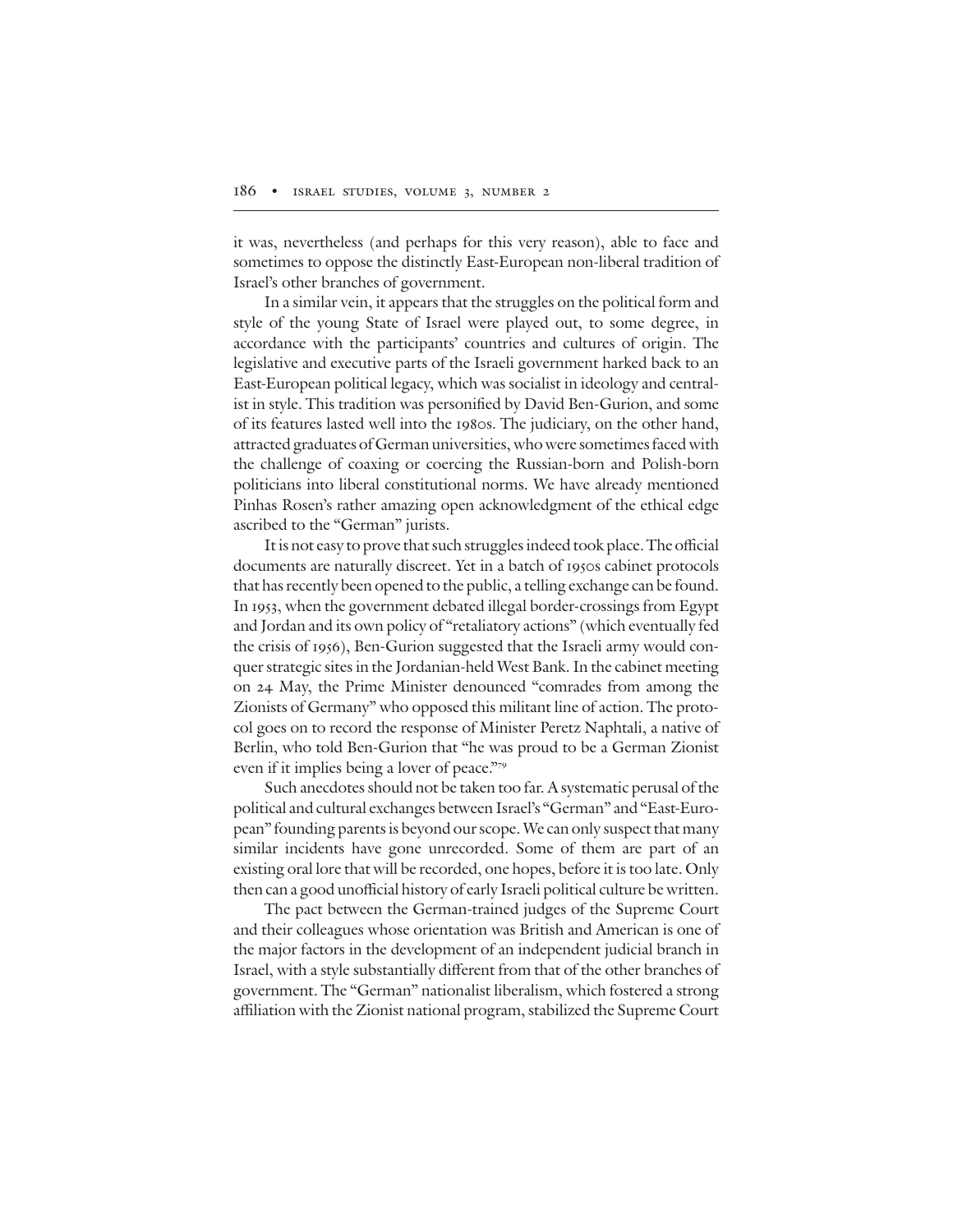within the consensual matrix, while also helping it to redefine this matrix along constitutional and liberal lines.

Perhaps all this goes some way toward explaining the ascending strength, the unmatched prestige, and the increasingly complicated political standing of the Israeli judiciary, powerfully led by the Supreme Court.

## **NOTES**

\*The authors are grateful to Justice Haim Cohn, Justice Moshe Landau, Professor Pnina Lahav and Professor Adi Parush for their comments to earlier drafts of this essay.

1. Alexander Bickel, The Least Dangerous Branch (Indiana, 1962).

2. The structural independence of the judicial branch is discussed on pp. 350–2 by Eli Salzberger, "A Positive Analysis of the Doctrine of Separation of Powers, or: Why Do We Have an Independent Judiciary?" International Review of Law and Economics, 13 (1993) 349.

3. See the following publications by Pnina Lahav: "American Influence on Israel's Jurisprudence of Free Speech," Hastings Constitutional Law Quarterly, 9 (1981) 21; Lahav, "HaOz v'haMisra: Beit haMishpat haElyon b'Asor haRishon l'Kyumo" [The Power and the Office: The Supreme Court during its First Decade], Iyunei Mishpat, 14 (1989) 479 [Hebrew]; "Foundations of Rights Jurisprudence in Israel—Chief Justice Agranat's Legacy," Israel Law Review, 24 (1990) 211; Judgment in Jerusalem: Chief Justice Simon Agranat and the Zionist Century (Berkeley & Los Angeles, CA, 1991).

4. For general, and mostly brief, discussions of the contribution of Central-European immigrants to the Israeli legal system, see Shlomo Erel, HaYekkim: Chamishim Shnot Alyia [The Yekkim: Fifty Years of German-Jewish Immigration to Israel] (Jerusalem, 1985) [Hebrew]; Yoav Gelber, Moledet Khadasha [A New Homeland] (Tel-Aviv, 1990) [Hebrew]. In contrast to our approach, Eliyakim Rubinstein, Shoftei Eretz [The Judges of the Land] (Jerusalem, 1980) [Hebrew], claims that "most judges belong to the Jewish East-European cultural sphere, including some of the natives of Germany, whose parents immigrated there from Russia and Poland" (p. 141).

5. Erel, HaYekkim, 20. The etymology of "Yekke" (which just about rhymes with "acre") is unclear. One feasible explanation derives it from the German word for jacket, attesting to the quaintly formal attire (by early Zionist standards) of the German immigrants in Palestine.

6. See Gelber, Moledet Khadasha, 447–9

7. On the eve of the establishment of the State of Israel, there were only 22 Jewish judges (of a total of 61 judges) in the Peace and District courts of Palestine.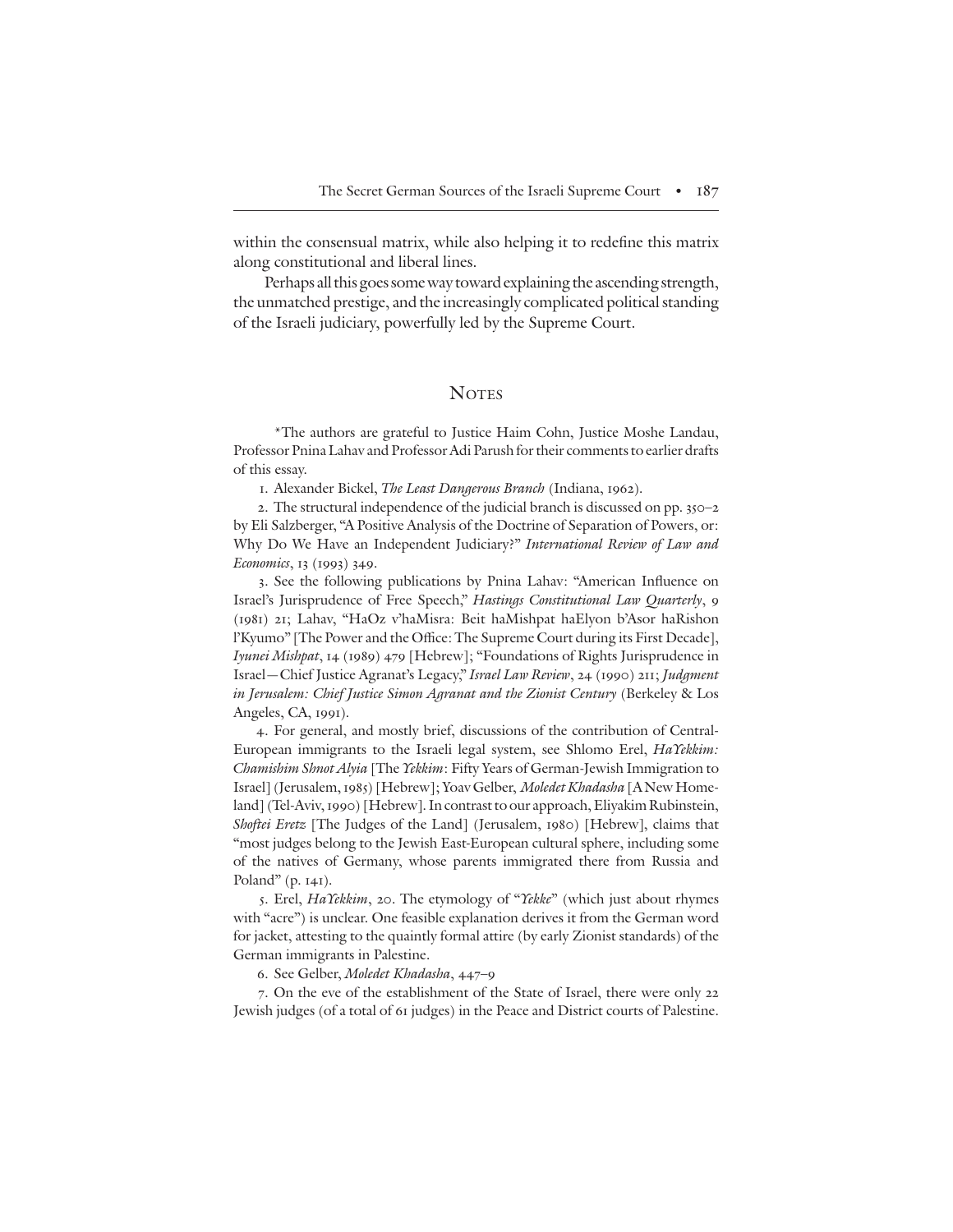See Pinhas Rosen's speech to the Knesset, *Divrei HaKnesset* [Knesset Records], 8 (1951) 1176 [Hebrew].

8. Erel, HaYekkim, 187. A similar account is given by Gelber, Moledet Khadasha, 447.

9. On the process of this appointment, see Rubinstein, *Shoftei Eretz*, 59–66.

10. The 1953 statute has created an arrangement which is unique of its kind. The appointment of judges in Israel is formally made by the President, but nomination is made by a committee whose members are three Supreme Court judges, two members of the Bar, two Government ministers and two Knesset members (one of whom is traditionally from the opposition).

11. David Goitein, born in England, and Zvi Berinson, a native of Palestine who took his law degree in England.

12. The statistics are taken, with definitional changes, from Rubinstein, Shoftei Eretz, 141.

13. HC  $5/48$  Lion vs. Gubernick, Piskey Din, 1 (1958) 60. This remark was made in connection with the legality of an Israeli emergency regulation enabling confiscation of private property.

14. The classic general study is Fritz K. Ringer, The Decline of the German Mandarins: The German Academic Community, 1890–1933 (Cambridge, MA, 1969), esp. Ch. 4; see also Walter Laqueur, Weimar: A Cultural History, 1918–1933 (London, 1974) 183–9. For a detailed discussion of the juridical establishment see Heinrich Hannover, Politische Justiz 1918–1933 (Frankfurt-am-Main, 1966) [German].

15. Alice Gallin, Midwives to Nazism: University Professors in Weimar Germany 1925–1933 (Macon, GA, 1986) 79–85.

16. Donald L. Niewyk, The Jews in Weimar Germany (Baton Rouge, LA and London, 1980) Ch. 3; Ringer, Mandarins, passim; Karl Dietrich Bracher, The German Dictatorship (New York, 1970) 165-6.

17. Alfred Witkon, "Zecher l'Yitziat Germania: Madu'a lo Ra'u haYehudim et haKtovet al haKir" [Remembering the Exodus from Germany: Why the Jews did not see the Writing on the Wall], in Mishpat v'Shiput [Law and Adjudication] (Jerusalem, 1988) 263 [Hebrew].

18. Moshe Landau, "Devarim l'Zecher Uri Yadin" [In memory of Uri Yadin], in Aharon Barak and T. Spenitz (eds), Sefer Uri Yadin (Tel-Aviv, 1990) 1-11 [Hebrew].

19. Haim Cohn, letter to the authors, 8 July 1995 (our translation from the Hebrew); the parentheses are Cohn's, the brackets ours.

20. Ibid.

21. See especially Hans-Peter Benoehr, "Der Beitrag deutsch-jüdischer Juristen zum Arbeits und Sozialrecht" [The Contribution of German-Jewish Lawyers to Labor and Social Law], which appears with other relevant articles in a special issue of Zeitschrift für Relogions- und Geistesgeschichte, 48(4) (1996) [German].

22. Ernest Hamburger, Jews, Democracy, and Weimar Germany (New York, 1972), esp. 21-2; Moshe Zimmermann, "Be'ayot Yesod bi'Historiografia shel Yahadut Weimar" [Basic Problems in the Historiography of Weimar Jewry], in Oded Heil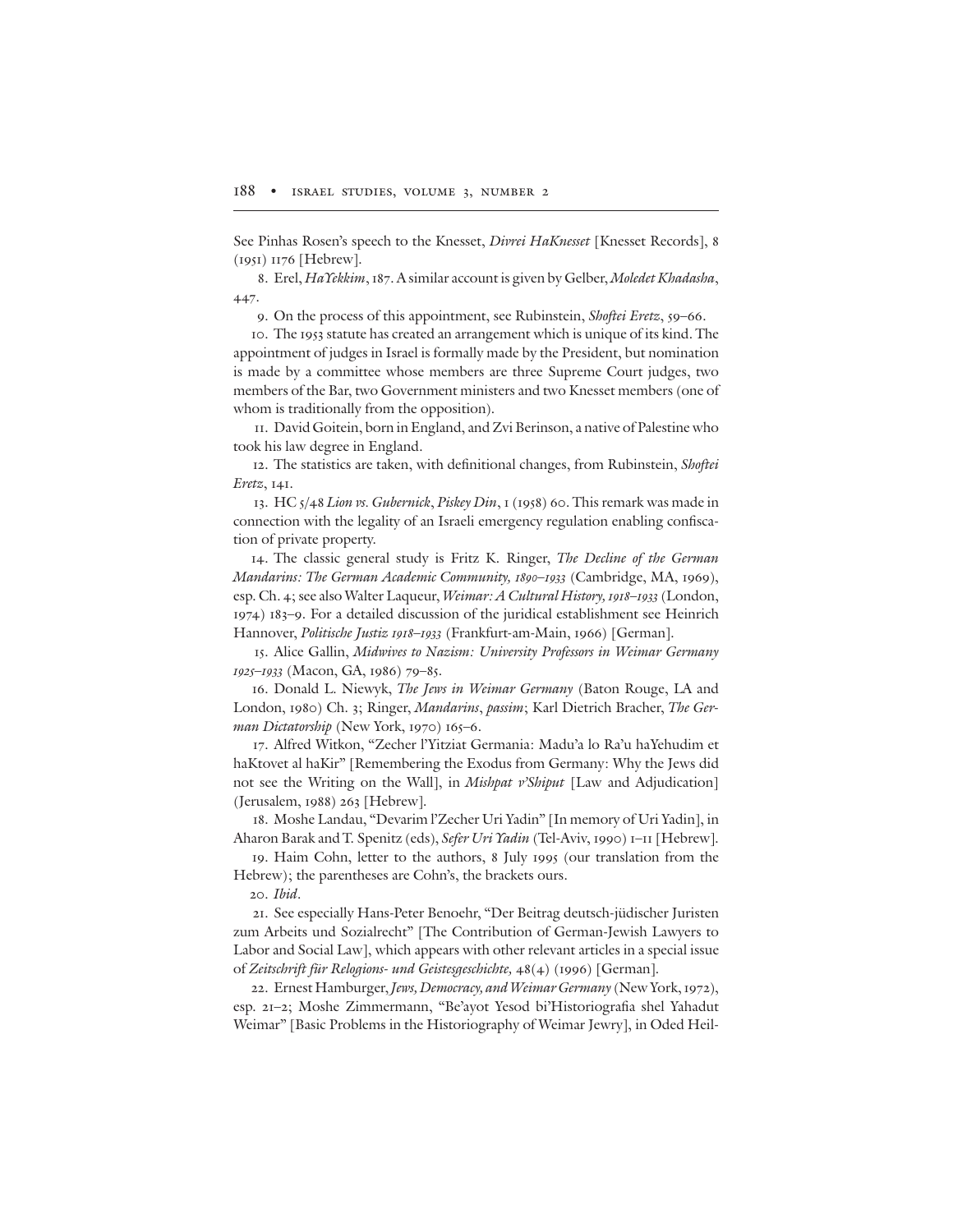bronner (ed), *Yehudei Weimar: Khevra bi'Mashber haModerniut*, 1918–1933 [Weimar's Jews: Society in Crisis with Modernity, 1918–1933] (Jerusalem, 1994) 18–53 [Hebrew].

23. See Friedrich Paulsen, Die deutschen Universitäten und das Universitätsstudium [The German Universities and University Studies] (Berlin, 1902, rep. Hildesheim, 1966) 504–11 [German].

24. Nigel G. Foster, German Law and Legal System (London, 1993) 23–24.

25. Hans Fehr, *Deutsche Rechtsgeschichte* [German Legal History] (Berlin and Leipzig, 1921) [German]. We have used a copy that was probably brought to Palestine by a former German law student and donated to the Haifa University Library.

26. Ibid., 348.

27. Ibid., 355 [our translation].

28. Ernest Fuchs, Juristischer Kulturkampf [Juridical Cultural Conflict] (Karlsruhe, 1912), esp. Chs. 3–4 [German]; see Smend, "Berliner Juristenfakultät" [Berlin Law Faculty, 119 [German].

29. Smend, "Berliner Juristenfakultät," pp. 110–11, 119–20.

30. Helmut Kuhn, "Die deutsche Universität am Vorabend der Machtgreifung" [The German University on the Eve of Coming into Power], in Die deutsche Universität im Dritten Reich [The German Universities during the Third Reich] (Munich, 1966) 13–44 [German]; Ringer, Mandarins, Ch. 4.

31. Charles McClelland, "Professionalization and Higher Education in Germany," in Konrad H. Jarausch (ed), The Transformation of Higher Learning 1860-1930 (Chicago, 1983) 306–20.

32. Geoffrey G. Giles, Students and National Socialism in Germany (Princeton, NJ, 1985); Hartmut Titze, "Hochschulen" [High Schools], in Dieter Langewiesche and H.E. Tentroth (eds), Handbuch der deutsche Bildungsgeschichte [Handbook for German Educational History], v5 (Munich, 1989) 226 [German].

33. Alfred Witkon, "Zecher l'Yitziat Germania," 265.

34. Menachem Mautner, Yeridat haFormalism v'Aliyat haArachim bi'Mishpat haYisra'eli [The Decline of Formalism and the Rise of Values in Israeli Jurisdiction] (Tel-Aviv, 1993) 10 [Hebrew]

35. For an analysis of the conceptual differences between Sussman and Cohn, see Michael Sassar, Haim Cohn, Shofet Elyon [Haim Cohn, Supreme Court Judge] (Tel-Aviv, 1989) 119, 140, 200 [Hebrew].

36. Ibid., 185.

37. The term "published" refers to judgments published in the Piskey Din series—the official, but not inclusive, publication of the Supreme Court decisions.

38. One example should suffice here: Justice Witkon wrote, in his interpretation of the Israeli Nazi Persecution Disabled Victims Act: "I do think that we can ignore German law, neither its statutes nor its judicial rulings . . . nor would I say that we have the liberty to refute their notion of justice. Even a statute can be unjust and harmful to our emotions . . ." Civil Appeal 815/77 Liebensohn-Stein v. the Authorized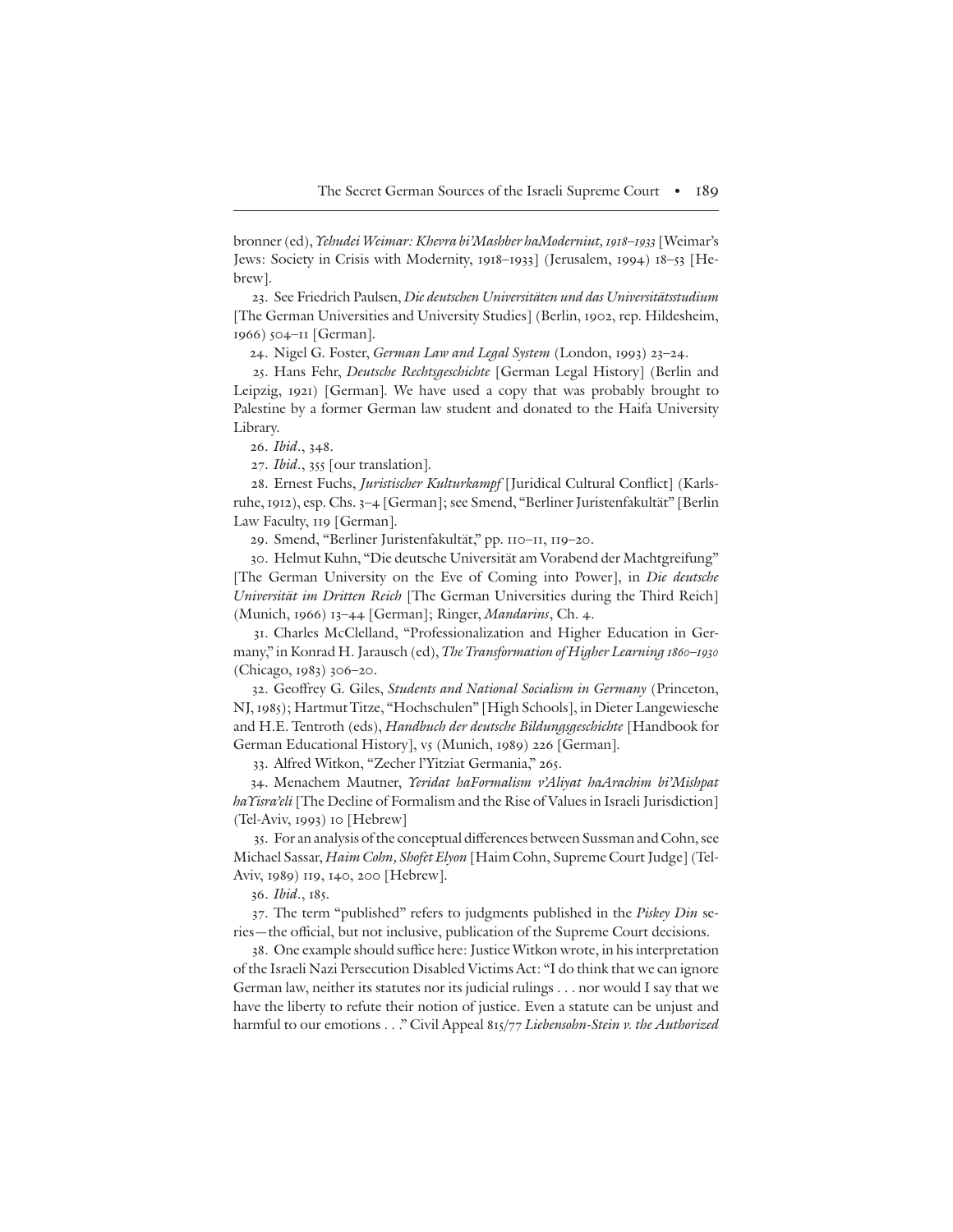Executive according to the Nazi Persecution Disabled Victims Act:, Piskey Din, 32(3) (1977) 269–75 [our translation from the Hebrew].

39. Despite some normalization apparent in the Israeli approach to German jurisprudence since the early eighties, the tendency to pass in silence over German influences is still apparent today. The proposal for a new general part of the Penal Code (1992), as one of its authors, Prof. Mordechai Kremnitzer, has openly admitted, has been strongly influenced by German legislation, but no German sources are mentioned in the official draft. Since this proposal includes detailed comparisons with other Continental systems, such as the Greek, Belgian, French, Swiss and Icelandic ones, the absence of the German law is especially conspicuous.

40. CA 375/45 Alon vs. Melnik, Piskey Din, 10(1), 486.

41. EA 1/65 Yeredor vs. the Central Elections Committee, Piskey Din, 19(3) (1965) 365. Haim Cohn, who was one of the judges in this case, declared it the most important judgment handed down by him; Sassar, Haim Cohn, 189.

42. Knesset Election Law 1959, para 63.

43. Yeredor vs. the Central Elections Committee, 382. An English translation of Cohn's ruling can be found in Aharon Barak and Ruth Gavison (eds), Haim Cohn, Selected Essays (Tel-Aviv, 1992) v2, 384.

44. Yeredor vs. the Central Elections Committee, 384.

45. Ibid., 388. The citation is taken from Supreme Court case 253/64, Jiryis vs. the Administrator of the District of Haifa, Piskey Din, 18(4) (1964) 673. Witkon's words are cited also in the decision on freedom of expression, written by Judge Moshe Landau, which we mentioned earlier: FH 9/77 The Electricity Company vs. Ha'Aretz newspaper, Piskey Din, 32(4) (1977) 337. See also Witkon, Mishpat vi'Shiput [Law and Rulings], 173.

46. Yeredor vs. the Central Elections Committee, 390.

47. Elections Appeal 2/84, Neiman vs. the Chairof the Central Elections Committee to the Eleventh Knesset, Piskey Din, 39(2) (1984) 225.

48. Lahav, "HaOz v'haMisra," 480.

49. See especially James J. Sheehan, German Liberalism in the Nineteenth Century (Chicago, 1974).

50. David Blackbourn and Geoff Eley, The Pecularities of German History: Bourgeois Society and Politics in Nineteenth-Century Germany (Oxford, 1984) 190–4.

51. See Sheehan, German Liberalism, 189ff; on the attitude of German Jews to Kant, see Peter Gay, Freud, Jews and Other Germans: Masters and Victims in Modernist Culture (New York, 1978) 117–19.

52. The interview was made with Abraham Haim Elchanani for his book, Yerushalayim vi'Anashim Ba [Jerusalem and Its People] (Jerusalem, 1973) 418–22 [Hebrew].

53. Ibid., 422.

54. Ibid.

55. This approach has been inspired by the work of J.G.A. Pocock and Quentin Skinner, but only loosely so, because our terrain is very different from that of early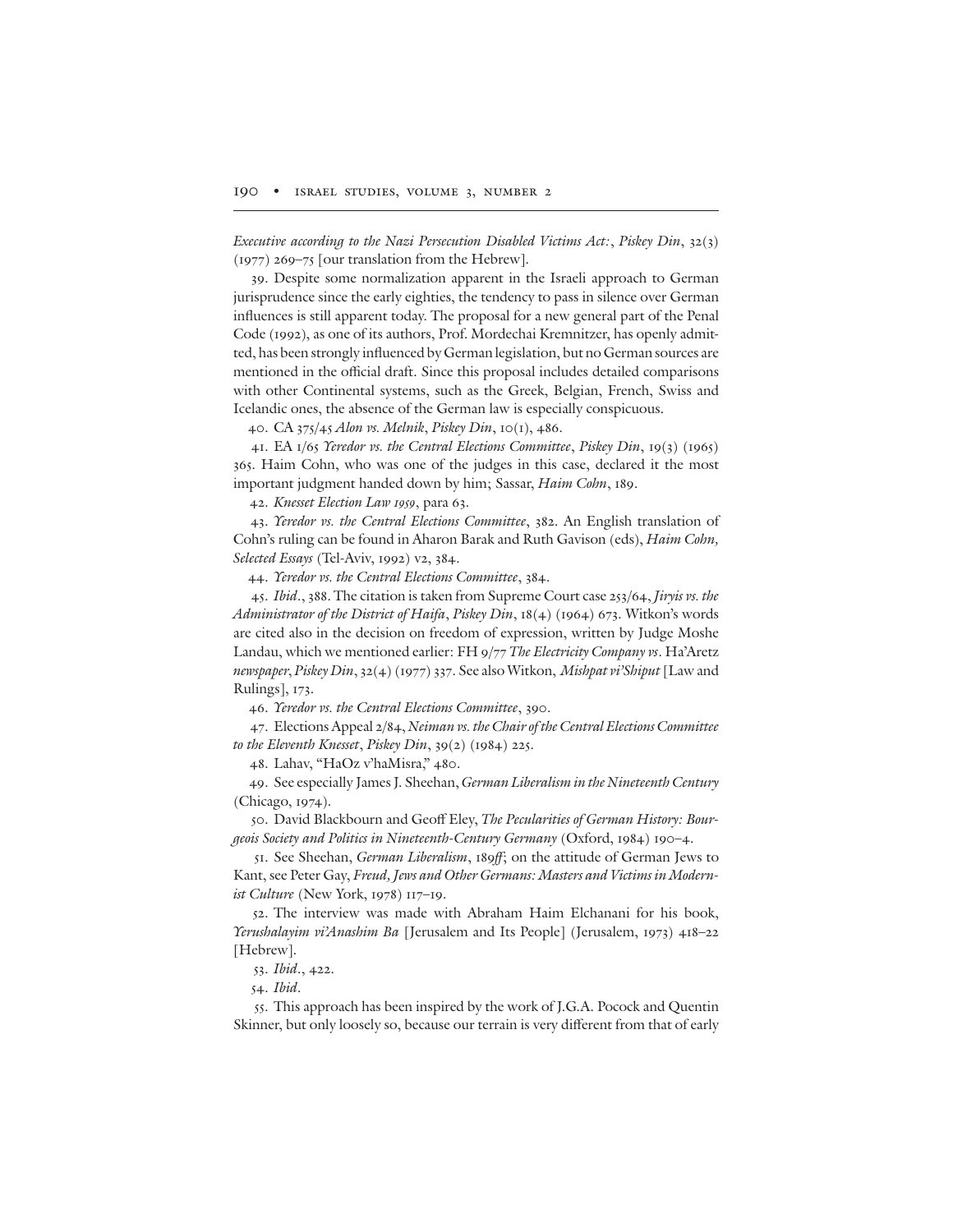modern Europe. See Melvin Richter, "Reconstructing the History of Political Languages: Pocock, Skinner and the Geschichtliche Grundbegriffe [Historical Principles]," History and Theory, 29  $(1989)$  38–70.

56. George L. Mosse, German Jews beyond Judaism (Bloomington, IN, 1985).

57. Steven Aschheim, Yehudei Germania Me'ever la'Bildung ve'Liberalism: haTechiya haYehudit haRadikalit bi'Republikat Weimar [German Jews beyond Bildung and Liberalism: The Radical Jewish Revival in the Weimar Republic] (Ramat-Gan, Israel, 1995) [Hebrew].

58. Ernst W. Böckenförde, "Entstehung und Wandel des Rechtsstaatsbegriffs" [The Origin of Change in the Concept of the Constitutional State], in Ernst W. Böckenförde, Staat, Gesellschaft und Freiheit [State, Society, and Freedom] (Frankfurt-am-Main, 1976) [Hebrew]; James Q. Whitman, The Legacy of Roman Law in the German Romantic Era: Historical Vision and Legal Change (Princeton, NJ, 1990) 95ff.

59. On the appearance of the concept of *medinat chok* in Supreme Court rulings, see, for example, Judge Asher's ruling on p. 778 of Cr.A 596/73 Mahamid vs. The State of Israel, Piskey Din, 28(1) (1973) 773. A typical association of this concept with the German-Jewish legacy is Shlomo Erel's claim that "Pinhas Rosen turned Israel, within a very short time, into a State governed by laws [medinat chok] and built a judicial system . . . free from the transgressions of both the legislature and the executive" (Erel, HaYekim, 187).

60. Ringer, Mandarins, 114–15, 124.

61. Whitman, Legacy of Roman Law, 96–8.

62. Translation is never fully transparent.The Hebrew translation of the English term "rule of law" into *shilton ha-khok* is problematic in its own way. The English term "law" denotes both a statute and a broader concept of justice and right. The Hebrew term khok comes closer to the formalistic and legalistic meaning, while the broader concept is denoted by another word, *mishpat*. This has led Professor Leon Shelef to propose an alternative Hebrew rendering, marut ha-mishpat. See Shelef, "Mi'Shilton haKhok li'Marut haMishpat: Hirhurim v'Ir'urim al Musag Yesod" [From Legal Rule to the Legitimacy of Authority: Reflection and Re-evaluation on a B Concept], Iyunei Mishpat, 17 (1996) 559 [Hebrew]. In the same vein, the German term Recht may be closer to the Hebrew mishpat, while khok correlates more closely to Gesetz. Nevertheless, the German Rechtsstaat connotes a narrower legalistic meaning than the English "rule of law."

63. cf. Sassar, Haim Cohn, 43, 240. And yet, as we have argued earlier, the taste for "general culture" no longer led the way to serious intellectual encounters and interdisciplinary approaches within academic teaching and research.

64. See for example Witkon, Mishpat vi'Shiput, 59.

65. Witkon, "HaMishpat b'Eretz Mitpatachat" [Law in a Developing Country], in Haim Cohn (ed), Sefer Yovel li'Pinchas Rosen [Jubilee Book to Pinhas Rosen] (Jerusalem, 1962) 66–85, esp. pp. 82–4 [Hebrew]. cf. Cohn, "Al Alfred Vitkon" [About Alfred Witkon], a memorial address reprinted in Witkon, Mishpat vi'Shiput, 16–7 [Hebrew].